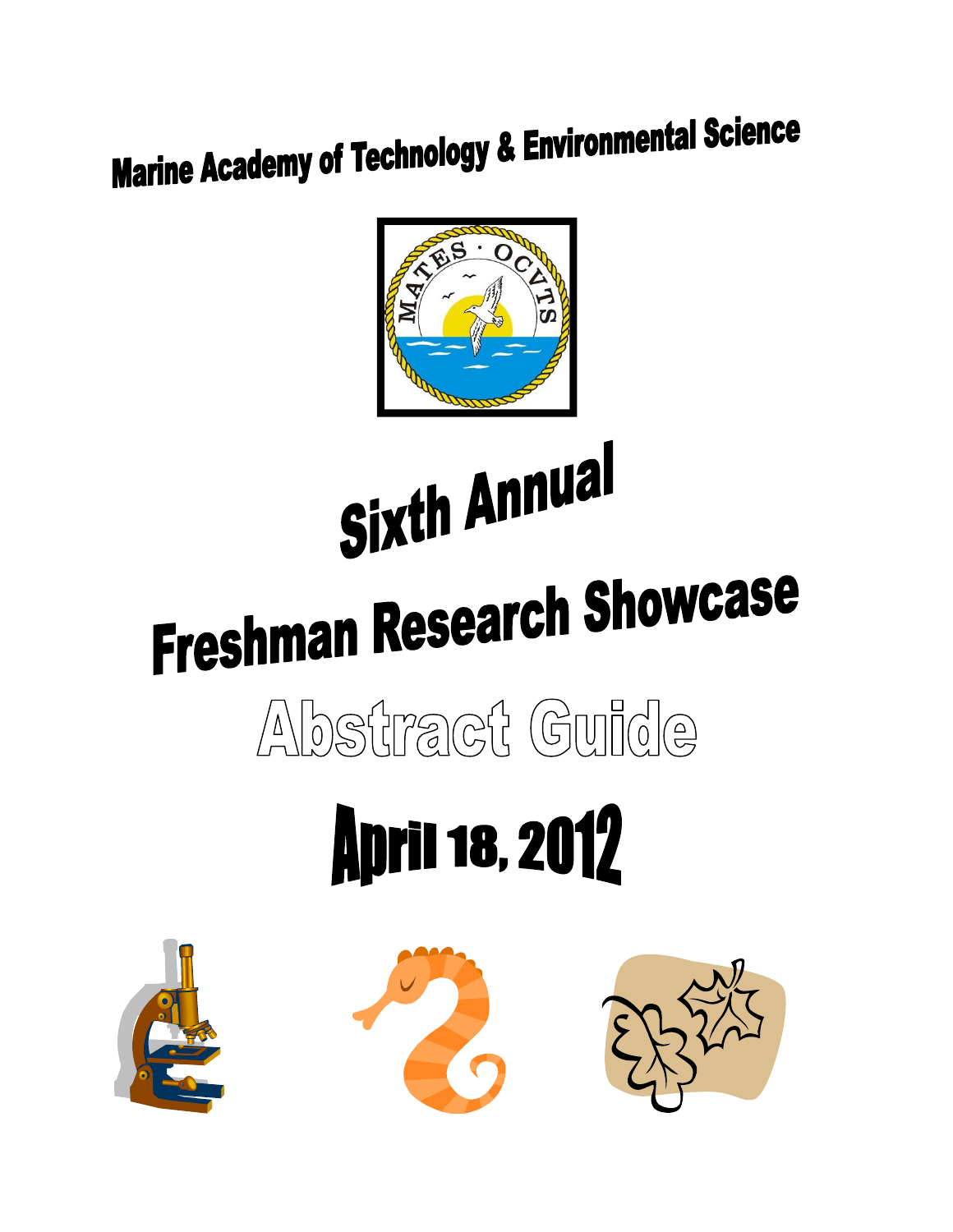**It is hard to believe that this is our sixth year of the MATES Freshman Research Expo! This was a great year for student research. All freshmen were required to conduct an independent experiment. Once completed, the students completed a poster culminating in the poster session on April 18, 2012. Many hours went into the projects as the freshman class will be presenting their posters and they will be displayed in alphabetical order of their last name according to the category; however, they will be judged depending on their category.** 

**We would like to thank the Class of 2015 for their project presentations this year. The students worked hard and it will show in the following abstracts, and during the poster session. Thanks to the MATES Parent-Teacher-Student Organization who generously provided funding for several of the research projects including bacterial testing materials and photometers. We wish to thank our Ocean County Vocational Technical School Board of Education, Administration (Mr. Hoey, Ms. Weber-Loeffert, Mr. Frazee, and Ms. Carroll) and MATES Staff, especially Mr. David Werner, Mr. Jason Kelsey, Ms. Maryann Minnier, Ms. Mia Dill, and Ms. Kelly Zatta who served as mentors and editors to our students for their projects. Also, thanks to Ms. Debrah Koehler, Ms. Ester Gallacchio, Mr. Matt Adkins, Mr. Gino DiGiovanni, and Mr. Roman Khariv for all of their support and assistance.** 

**Thanks to the parents who have contributed much time and effort in making the projects possible. Without their support, this research would not be possible. And, last, but not least, a special thanks to all of our judges who volunteer to provide our students with constructive feedback about their projects. We greatly appreciate your time and expertise in making the 2012 MATES Freshman Research Expo a real success.** 

**The categories are listed on the next page, with the students listed in each and their presentation poster number. Congratulations to all of the students listed, and good luck during the judging and public display sessions.** 

**Sincerely,**

*John P, Wnek* 

**John Wnek, supervisor, Science and Research**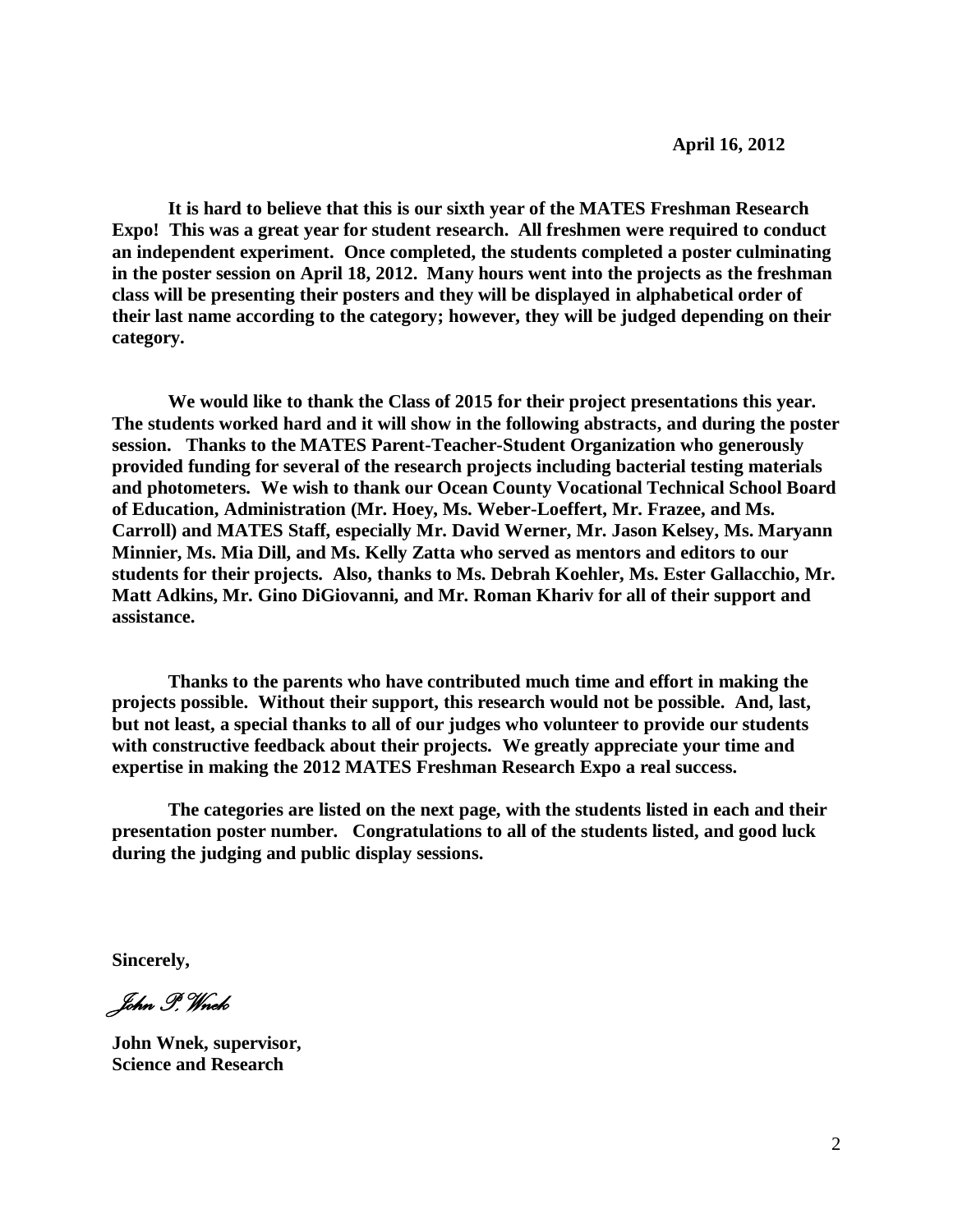### **TABLE OF CONTENTS**

| <b>CATEGORY</b>                                  | <b>PAGES</b> |
|--------------------------------------------------|--------------|
| <b>BARNEGAT BAY</b>                              | $4 - 6$      |
| <b>BEHAVIORAL &amp; SOCIAL SCIENCE</b>           | $7 - 9$      |
| <b>BOTANY</b>                                    | $9 - 13$     |
| <b>ENGINEERING, MATH &amp; PHYSICAL SCIENCE</b>  | $13 - 16$    |
| <b>ENVIRONMENTAL SCIENCE</b>                     | $17 - 19$    |
| <b>HEALTH, FORENSICS &amp; SPORTS PHYSIOLOGY</b> | $20 - 21$    |
| <b>MARINE SCIENCE &amp; METEOROLOGY</b>          | $22 - 25$    |
| <b>ZOOLOGY</b>                                   | $25 - 28$    |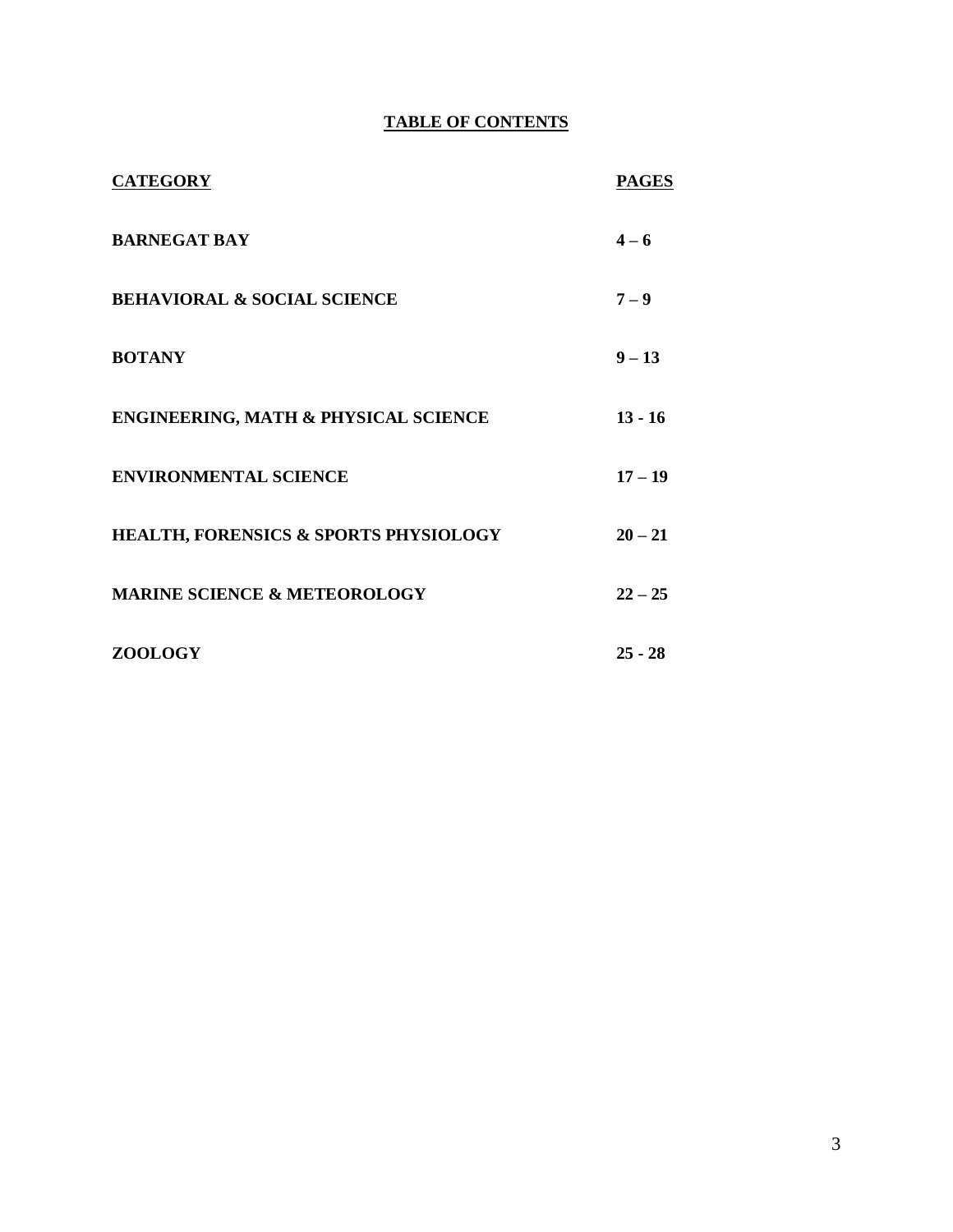### **BARNEGAT BAY CATEGORY:**

### **1. THE EFFECT OF LAND COVER ON THE pH LEVELS IN THE TUCKERTON CREEK WATERSHED**

DanaRose Brown, Block 4 Science Class, Marine Academy of Technology and Environmental Science (MATES), Advisor: Mr. Werner and Dr. Wnek

Waterways in the Pinelands region of New Jersey are more acidic than waterways in other areas of the country. After it rains, the pH of the water can change due to runoff and acid rain. In areas with more developed land cover, there are more substances on the surface of the earth that can affect the pH levels when it rains, but, how much are the pH levels of waterways affected by the land cover of the areas surrounding them? To test this, water samples were gathered from three sites in the Tuckerton Creek Watershed one day before rainfall and then for at least three days after rainfall. This process was repeated for several different rainfall events over a five month period. Site 1 was located along the Mill Creek branch of the Tuckerton Creek Watershed where there is limited development. Site 2 was located along the Giffords Mill branch of the Tuckerton Creek watershed where there is a considerable amount of development. Site 3 was located along Pohatcong Lake, where the Mill Creek and Giffords Mill branches come together. After analyzing the data, it was concluded that the pH levels at site 1 decreased after rainfall. At site 2 the pH levels increased after rainfall. At site 3, the pH levels increased for one day after rainfall and then dropped back to the same pH as before rainfall and continued to drop. The study revealed that there was a definite measurable difference in the pH levels between site 1 and site 2 due to the difference in land cover in the surrounding areas.

### **2. IS MACROSCOPIC POLLUTION A PREFERED HABITAT OF THE SAND SHRIMP (***Crangon septemspinosa***), OR DO THEY PREFER THE NATURAL ENVIRONMENT?**

Taylor Crawley, Block 3 Science Class, Marine Academy of Technology and Environmental Science (MATES). Advisor: Mr. David Werner

The debris that can be commonly found in the Barnegat Bay includes glass, tiles, metallic objects, plastics, and more. The pollution of macroscopic debris was introduced by humans, and this experiment was designed to see if the large debris could possibly be creating a shelter for aquatic invertebrates, such as sand shrimp, *Crangon septemspinosa.* A tank was set up with a filter laced in the middle between a section of the tank containing macroscopic debris and a section of the tank containing a more natural environment for the sand shrimp. The sand shrimp did wander into the section with debris, but appeared to prefer the natural environment setting. The reasons for the few that preferred the debris may include that food was captured in the tighter nooks between bottles and metallic objects. Some shrimp were found dead, typically in the debris section.

### **3 THE LEACHING OF NITRATES THROUGH LOCAL OUTDOOR MATERIALS**

Bethany Hartney, Block 4 Science Class, Marine Academy of Technology and Environmental Science (MATES), Advisor: Mr. Kelsey

It has long been debated which outdoor material is best for use in the yards of people living near the shore. Some of the top materials seen are sand, stones, and a sand-soil mixture. To know which of these is best to use, the affect of each materials on the environment must be known. Because nitrogen is an ever increasing danger to the Jersey shore environment, my experiment tested the change in nitrates  $(NO<sub>3</sub>)$  of tap water and nitrogen water drained through the three materials, sand, stones, and a sand-soil mixture. My results suggest that although the sand and sand-soil mixture remove a lot of nitrates when exposed to nitrate filled water, they release almost as much when exposed to plain tap water. The stones however, released very few nitrates both times.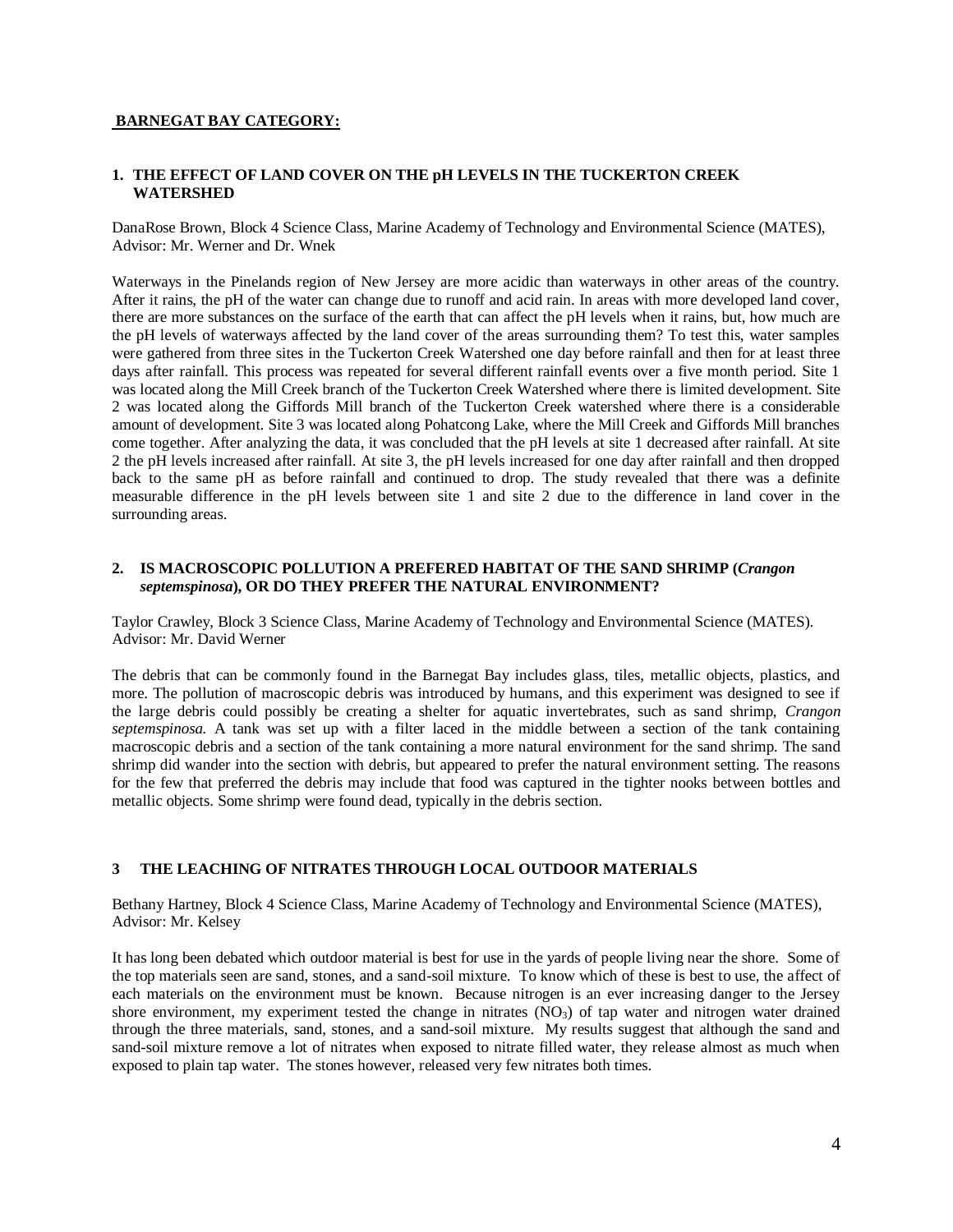### **BARNEGAT BAY CATEGORY (CONTINUED)**

### **4. HOW DO NITRATES THAT ARE TYPICALLY PRESENT IN COMMON FERTILIZERS AFFECT THE INVERTEBRATES OF BARNEGAT BAY?**

Kamile Lukosiute, Block 4 Science Class, Marine Academy of Technology and Environmental Science (MATES), Advisor: Mr. David Werner

Nitrates are present in common fertilizers to help promote plant growth, but they may be toxic to marine life. When fertilizers are used for plants that grow near bodies of water, it can run off after rain. Then, the marine life is exposed to excess levels of the nitrates. How toxic the nitrates are is unknown, but if there is an excessive amount of them in the water, then the marine life might be poisoned. I tested the toxicity of nitrates by placing measured amounts of fertilizer which contained 0.7ppm, 7ppm, 17.5ppm, 35ppm, 70ppm and a control of no extra nitrates in the water of *Paleamonetes spp*. The results showed that excessive amounts of fertilizer will kill the invertebrates and are thus toxic.

### **5. HOW DISCHARGE WATER AFFECTS THE ORGANISMS OF BARNEGAT BAY**

Edmund Pan, Block 1 Science Class, Marine Academy of Technology and Environmental Science (MATES), Advisor: Mr. Jason Kelsey

The Oyster Creek Nuclear Generation Station is the oldest running nuclear power plant in the United States. This plant alone powers about 600,000 homes each day and draws about 1.4 billion gallons of water (about 2.8% of the volume of Barnegat Bay) every day from Barnegat Bay waters for cooling and circulation. This water takes in and kills larvae and eggs small enough to pass the screens. Even worse, discharge water is released back into Barnegat Bay at temperatures 23°F greater than the surrounding water. To determine if this constant increase of temperature has an effect on the organisms of Barnegat Bay, three tanks were set up with shore shrimp (*Palaemonetes sp.*). Each tank contained approximately twelve shrimp. The first tank, "Tank 1", represented Barnegat Bay without discharge water. "Tank 2" and "Tank 3" had discharge water added daily. "Tank 1" and "Tank 2" were kept at summer temperatures and "Tank 2" and "Tank 3" had hot water added to them daily. The temperature of the water, the discharge water, and the population of shore shrimp were observed daily. This experiment was created to demonstrate the hypothesis that a spontaneous release of hot water in Barnegat Bay harms its organisms.

### 6. **EFFECT OF SUDDEN TEMPERATURE INCREASE ON SHORE SHRIMP**

Dawn Parry, Block 1 Science Class, Marine Academy of Technology and Environmental Science (MATES), Advisor: Mr. Werner

Oyster Creek Nuclear Power Plant in Lacey, NJ, takes in water from Oyster Creek, passes it over the plant's nuclear reactors to cool them, and then releases it back into the creek, ten to fifteen degrees warmer than the surrounding water. This experiment showed the negative effects of this process on Oyster Creek and Barnegat Bay. I used a heater to increase the temperature in a tank of eight shore shrimp by ten degrees after leaving the tank at room temperature for twenty-four days. I theorized that the longer the shrimp were exposed to the increased temperature, the worse their condition would become. Half of the shrimp died within twenty-four hours of the temperature change. None of the surviving shrimp died in the following six days, even though I kept the tank at that warmer temperature, so my hypothesis was not entirely correct. This implies that the initial shock of the temperature increase affects shrimp more than the amount of time they were exposed to the warmer water. In addition, this means up to half of the marine life exposed to heated water flowing into the bay and creek from the plant could die within twenty-four hours.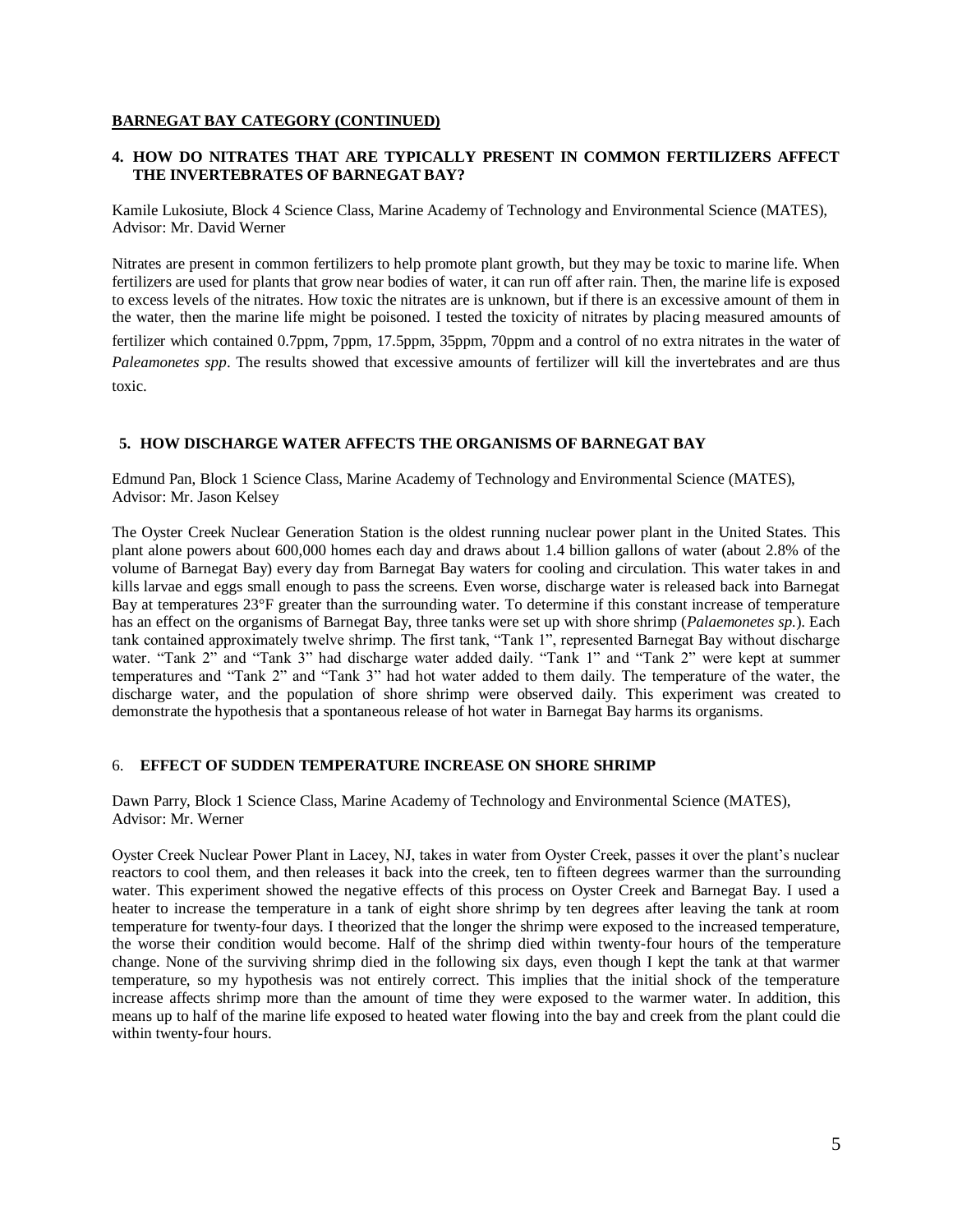### **BARNEGAT BAY CATEGORY (CONTINUED)**

### **7. THE CORRELATION BETWEEN RAINFALL AND RUNOFF**

Daniel Schwindinger, Block 1 Science Class, Marine Academy of Technology and Environmental Science (MATES), Advisor: Dr. Wnek

The runoff from rainfall precipitation flows into storm drain on streets. In coastal Ocean County storm drains empty into the Barnegat Bay. The area surrounding Barnegat Bay has a fluctuating amount of rainfall. Some thunderstorms and northeastern storms bring greater amounts of rainfall than regular precipitation events, while others are just a drizzle. An experiment was conducted to assess the volume of solids in runoff. I used a particle curtain to collect solids in a storm drain during rainfall events. I collected samples and analyzed them for composition and mass. The hypothesis was that a longer, heavier rainfall would bring a significantly larger amount of sediment runoff into the storm drain. The data collected supports my hypothesis that longer, heavier rainfall events cause significantly greater amounts of solids in runoff.

### **8. BEST SOIL FOR PLANT GROWTH FOUND IN 4 SELECTED TOWNS OF OCEAN COUNTY**

Russ Whitsitt, Block 3 Science Class, Marine Academy of Technology and Environmental Science (MATES), Advisor: Mr. Jason Kelsey

Although Ocean County has predominantly sand as a major soil type, there are regional differences in the fractions of silt. Also, soils closer to the immediate coast tend to be greater in sand composition. The objective of this experiment was to obtain soil from four selected towns in Ocean County, then conduct a comparative growth study. The four towns were from the northern to mid-Ocean County area including: Brick, Toms River, Bayville, and Lacey. All of the soil samples were taken from a general "central location" in each town. Three planters containing two plants each were used for each town from December 29, 2011 to March  $7<sup>th</sup>$ , 2012. Measurements on the plants were recorded every four days using a ruler (mm) by recording the length of the stem and the width of the leaves. Visual observations of the soil and plants also were recorded. Throughout the growth period, all of Brick's plant boxes had successfully produced healthy plants. However, none of Toms River's plants even sprouted. Bayville had successfully grown two plants in two of the three boxes, and Lacey grew one plant in one of its boxes. In the end, Brick's soil had proven to grow the best quality of plants in such a short amount of time.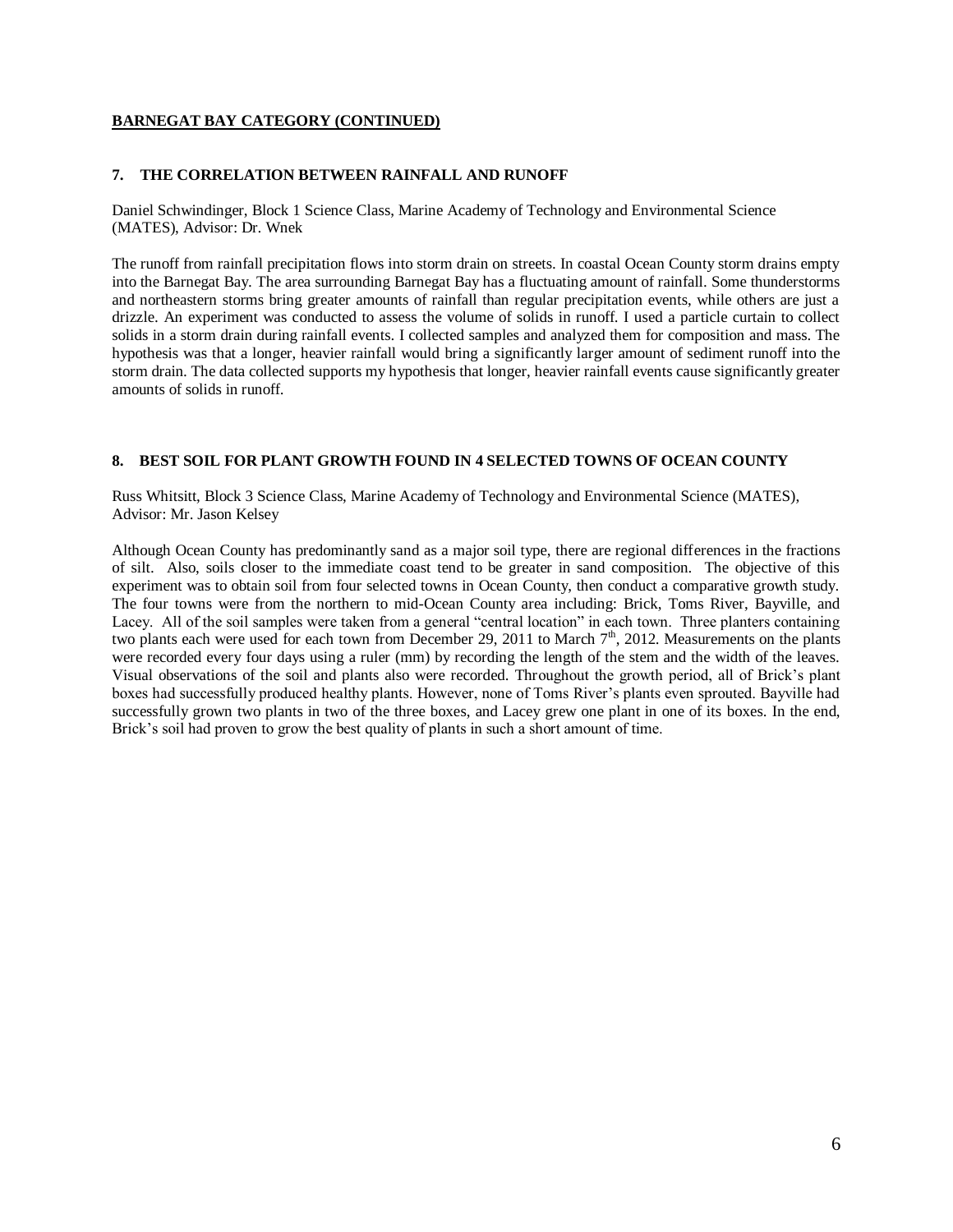### **BEHAVIORAL AND SOCIAL SCIENCE CATEGORY:**

### **9. SYNESTHESIA: A DIFFERENT PERSPECTIVE ON THE WORLD**

Rand Abdul-Raziq, Block 3 Science Class, Marine Academy of Technology and Environmental Science (MATES), Advisor: Dr. John Wnek

Imagine tasting chocolate chip cookies when listening to the violin or seeing the letter "S" as a deep blue. About 1 in 200 to 1 in 100,000 people have this condition called Synesthesia (Phillips). It is a condition where one sense is simultaneously perceived by one or more senses. An example of this is when the secondary perception is remembered better then the first. The name "Laura" can be seen as purple. In the future, the name is remembered as purple instead of Laura. This type of Synesthesia is the most common form people have in which numbers, letters and words are combined with colors. An experiment was concluded to determine symptoms of Synesthesia using surveys. Participants were asked questions that combined two different senses together. Results concluded that there were no signs of Synesthetic like symptoms. Most people related objects to past memories than to random feelings which are normally how the human brain functions.

### **10. MUSIC'S EEFECTS ON MEMORY**

Richard Fernandes, Block 1 Science Class, Marine Academy of Technology and Environmental Science (MATES), Advisor: Mr. Jason Kelsey

Many people claim to gain a positive effect from listening to music. These people often use its effects as an aid to studying. Music affects the brain in many different ways, such as the efficiency of memory recall. Many factors in music influence this effect music has on the brain. One of these factors is tempo, which is the speed at which the music is played. To test the effect of different tempos on memory, a memory test was administered using word fragments from the book Behavior Research Methods, Instruments, & Computers. The subjects were asked to complete the word fragments in groups of fifty letters. Different tests were administered using music of differing tempos or no music at all. The percent of letters the students had successfully memorized was compared between the tests. It was found that faster music stimulated memory recall more than music with slower tempos. Therefore, students who wish to gain a positive memory effect from music should choose songs with faster tempos as opposed to songs with slower tempos.

### **11. THE EFFECTS OF STRESS ON MOTOR COORDINATION**

Adedayo Gbadamosi, Block 2 Science Class, Marine Academy of Technology and Environmental Science (MATES), Advisor: Dr. Wnek

Have you ever wondered what makes you work? What makes your arm throw that ball or even what makes your legs move when you walk? Well that is all the magic of motor coordination. Motor coordination is the combination of body movements in order to perform intended actions. However, when one is under pressure to do these certain tasks under more challenging circumstances, stress is generated. Stress is the mental or physical anxiety and uneasiness that results from many different causes. Therefore, when stress is produced, the body must react to it. Thus, it was hypothesized that stress would directly affect the humans' performances throughout the experiment. In this experiment, whether the stress directly affects the body's performance and motor coordination was tested by having twelve human subjects complete a series of tasks in two different trials: stressed and unstressed. This study supports my hypothesis, the results suggested that stress does significantly affect motor coordination. Moreover, the study also suggested that girls are more capable of coping with stress than boys because of a lesser change in performance between the two trials. Overall, the body is directly affected by the stress generated from more difficult and uneasy circumstances.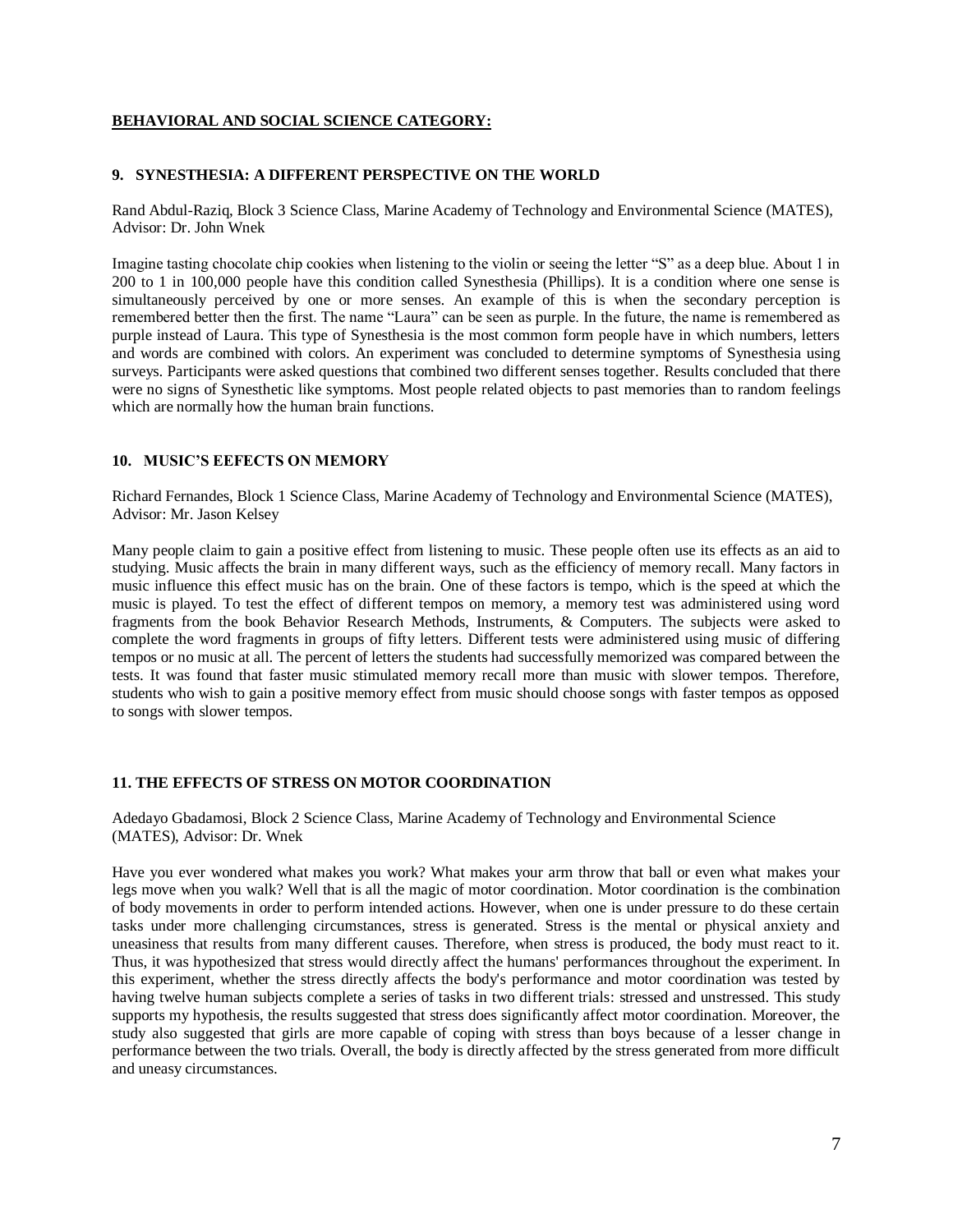### **BEHAVIORAL AND SOCIAL SCIENCE CATEGORY (CONTINUED):**

### **12. WHICH AGE GROUP AND GENDER POSSESSES THE MOST COGNITIVE BIAS?**

Libby Hoefler, Block 3 Science Class, Marine Academy of Technology and Environmental Science (MATES), Advisor: Mr. Dave Werner

Each day, people make a myriad of decisions, some of which are affected by cognitive bias. Cognitive Biases are mistakes the brain makes due to simplified information processing that cause people to make decisions that go against reason. This study tested three age groups, of ten boys and ten girls each, to discover which age group and gender possesses the most cognitive bias. It was hypothesized that the oldest age group of men possess the most cognitive bias because they had more time to develop biases and men tend to make decisions more quickly thus allowing mental errors to occur. There were three trials, each for a different type of cognitive bias. The first trial tested the Bandwagon effect. The participants took a survey that had popular answers listed below the questions. The second trial tested the Anchoring Effect. Participants picked one Easter egg from a group of differently colored Easter eggs, some of which contained a prize or were cracked. The last trial tested The Availability Heuristic. Participants drew a number from a hat and then answered a question with a numerical answer. Bar graphs were made to compare the biased responses among the groups. It was found that the youngest boy group was the most cognitively biased because they responded with the highest number of biased answers. Therefore, boys in age group one, which is ages 11-17, possess the most cognitive bias.

### **13. CONCENTRATION IN LOUD AND QUIET ENVIRONMENTS**

Brooke Minotti, Block 4 Science Class, Marine Academy of Technology and Environmental Science (MATES), Advisor: Mr. David Werner

The automatic assumption of many is that quiet surroundings mean better work ethic and the ability to better concentrate. The question addressed in this experiment is how different environments and distractions affect focus and concentration. Flashcards with basic multiplication were used for a range of participants who were individually tested in both the settings for one minute. In this minute, they would need to answer as many problems as they could. The data was organized into different tables, seeing the percent of errors made in the different settings along with how many total were completed. It was concluded that while there is a larger chance of error in a distracted setting, the amount completed and pace had no significant difference in the different environments. The results of the trial depended on the individual and there own unique preferences and reactions, leading to the conclusion that setting and environment does not affect everyone in a single way, and showing that the type of environment has no direct relationship to the focus and concentration of all individuals.

### **14. HOW DOES MUSIC AFFECT SPEED, CONCENTRATION AND COORDINATION?**

Devin North, Block 4 Science Class, Marine Academy of Technology and Environmental Science (MATES) Advisor: Mr. Dave Werner

All throughout history people have listened to music to help them focus on schoolwork, exercising, and many other activities. It is said that the tempo of the music can affect efficiency and the speed at which a task is completed. It was hypothesized that a person will complete a task faster if they are listening to quick, upbeat music. Ten test subjects, five male and five female, were tested by playing the game Perfection® with different genres of music and their times and observations were recorded. All of the test subjects were fourteen or fifteen years old. The genres tested were classical, dance, country, and heavy metal. Each trial done was timed and line graphs were made relating the data. The results prove that upbeat music, such as dance music, does indeed decrease the time it takes to put all of the Perfection® pieces into their correct places and aid in concentration. The hypothesis was correct. The country and classical genres increased the time because they have slower tempos, but also increased concentration. The heavy metal made the subject more unfocused, causing their time to increase. Therefore, to complete a task quickly, efficiently, and attentively, a song with a high tempo is recommended.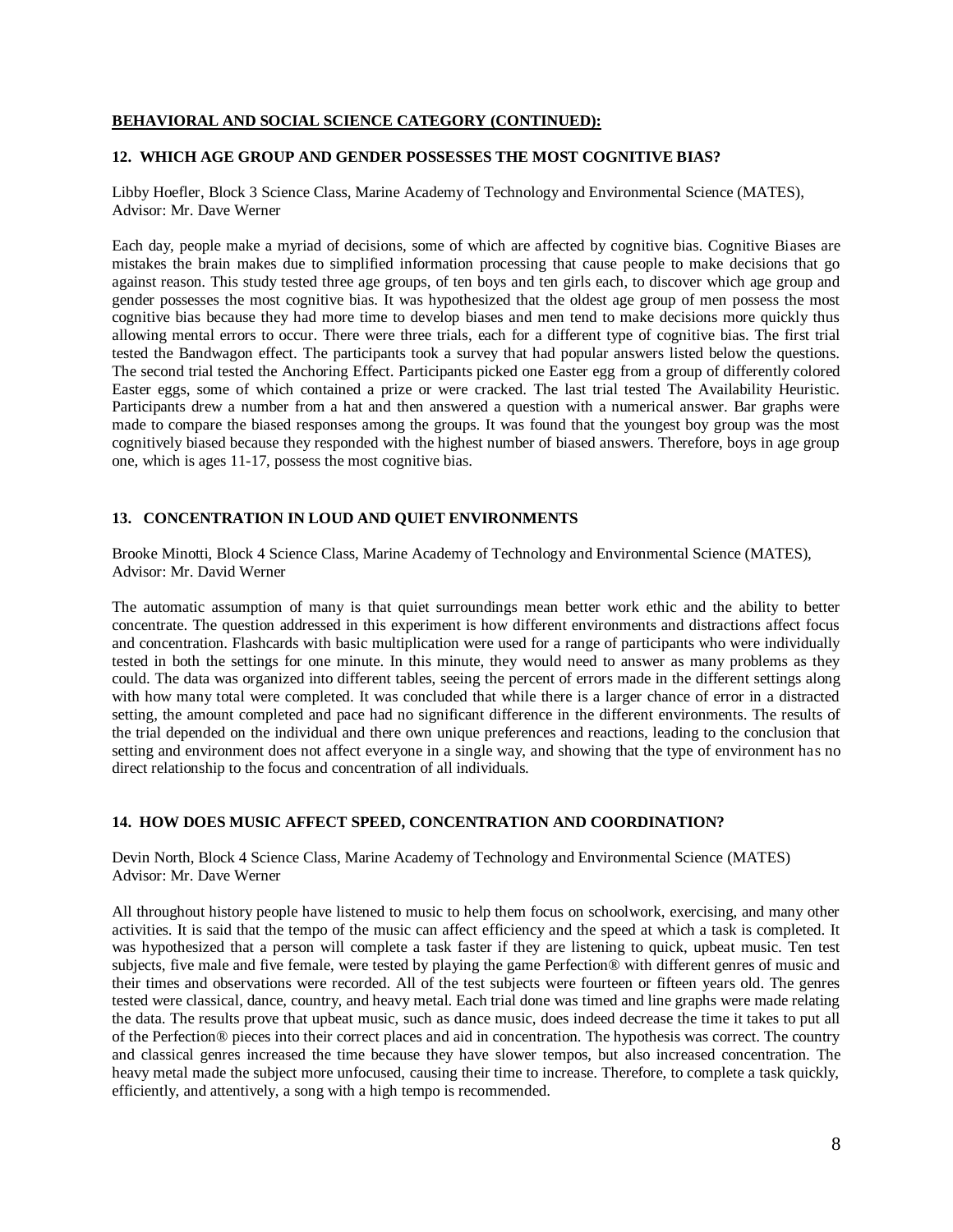### **BEHAVIORAL AND SOCIAL SCIENCE CATEGORY (CONTINUED):**

### **15. NUTRITIONAL MEDIA BLITZ: DO COMPANIES PROVIDE WHAT THEY ADVERTISE?**

Colin Panarra, Block 4 Science Class, Marine Academy of Technology and Environmental Science (MATES), Advisors: Mr. Werner

Nutritional supplements and protein shakes are all over the media. They advertise their products in clever ways such as Gatorade's® slogan "Quench your thirst." When somebody sees this, they think that Gatorade® is an excellent hydrator. However, how is one to know if they are really buying what has been advertised to them? This leads to the question, do companies truly provide what they advertise? In order to prove this I collected fifteen products that either I have used in the past, or that classmates have used and bought because of the advertisements. I collected a variety of more common products such as Gatorade® and some lesser known products such as Vega® Sport products. In order to see if these products were accurate to what they advertised I set out and picked apart each individual ingredient of every product and researched its benefits and risks. Then, I looked at each project as a whole and compared them to what they were beneficial to and what the advertisements showed. It turned out that the more well known companies, that advertise more, had false products, that protein shakes were all non-beneficial and potentially harmful, and that lesser known companies did almost exactly what they advertised.

### **BOTANY CATEGORY:**

### **16. I'M A VEGETARIAN BUT MY PLANTS AREN'T: HEALTH, DIET, AND ROUNDLEAF SUNDEWS**

Kaity Baxter, Block 3 Science Class, Marine Academy of Technology and Environmental Science (MATES), Advisor: Mr. Dave Werner

The Roundleaf Sundew *(Drosera Rotundifolia)* is a tiny carnivorous plant which grows in the marshlands of New Jersey. Unlike its well-known cousin, the Venus Flytrap, it is not an active plant; it feeds by trapping small insects on its sticky leaves, then digesting its prey slowly. Most humans can be healthier based on what nutrition they take in; does the same hold true for Sundews? What species of insect is the most beneficial to the health of the Roundleaf Sundew? Eighteen Sundew plants were purchased and I placed them in staggered rows. After they had adjusted to my home, I designated three plants to each food; caterpillars, meal worms, fruit flies, grasshoppers, and chop meat. Three plants were made into a control group and were fed nothing. A UV light was added; the plants were watered as needed. I observed the plants, and it was shown that the control and fruit fly plants were healthiest. Unfortunately, the chop meat plants grew a fungus which spread to the other plants; eventually, all plants perished before significant growth could be recorded.

### **17. SALTWATER INTRUSION: AN INCREASING PROBLEM FOR TERRESTRIAL PLANTS**

Rachel Camaligan, Block 1 Science Class, Marine Academy of Technology and Environmental Science (MATES), Advisors: Dr. Wnek and Mr. Kelsey

Many people wonder about the plants along the beaches and why they do not grow in other locations. It is because those plants are reliant on the salty water that in absorbed through their roots. As salt water begins to meld with the groundwater that humans drink, it comes to mind that people cannot consume more than a 0.3% part saltwater mix in their daily lives. This fact made me want to inquire about what will happen to terrestrial plants, like agricultural products when the mix gets over half a part per thousand. In order to solve this question, I decided to hold an experiment in which artificially mixed saltwater solutions of 1 ppt. and 0.5 ppt. As a constant, there was well water that has a salinity of about 0 ppt. After three weeks of watering the plants in planters that simulate the absorption of water through the ground and up to the plants, the experiment was complete. The data suggested that the plants with 0 ppt. salt water had the best growth, while the plants with the 1ppt salt were the most stunted. Based on the collected information, it can be concluded that salinities over 0.5 ppt. will stunt the growth of terrestrial plants.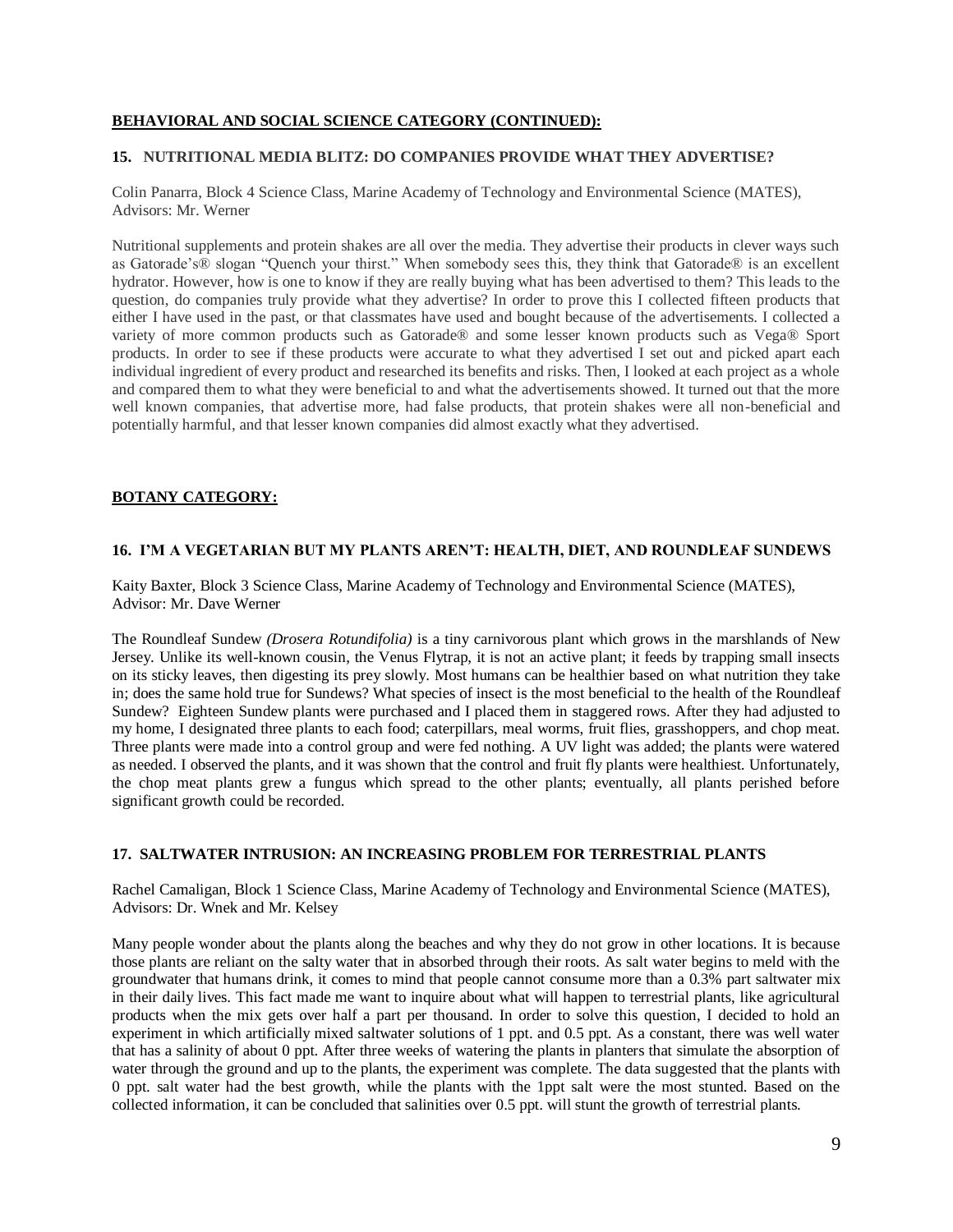### **18. DOES SOUND ACTIVITY AFFECT PLANT GROWTH?**

Vincent DeRoma, Block 1 Science Class, Marine Academy of Technology and Environmental Science (MATES), Advisor: Mr. David Werner

People say that if plants are to grow better, give them music. But in reality, does sound activity affect plant growth? Six cups were filled with the same amount of potting soil and planted with two Impatien seeds. These two groups of three plants were placed in separate locations. One group was exposed to music while the other was kept in silence. All the plants were watered the same amount, the same time every day. The heights of these plants were recorded daily in a data table. The recording began from the day the seeds were plants to forty five days later. Each cup was numbered from one through three for each group. Measurements were measured to the nearest millimeter. The measurements started from the surface of the dirt, and it extended to the surface of the top leaf. The group exposed to music underwent constant sound activity for forty five consecutive days, while the other group did not experience any sound whatsoever. All the plants had locations with the same temperature, and both groups had the same amount of sunlight every day.

### **19. TO SHADE, OR NOT TO SHADE**

Taylor Donovan, Block 2 Science Class, Marine Academy of Technology and Environmental Science (MATES), Advisor: Mr. Jason Kelsey

To many, it is general knowledge that plants need sunlight to grow. But, what some people don't know is that there are a variety of plant species that can grow and photosynthesize with a limited amount of light. These plants are considered shade-tolerant. Since a plant is a plant, it must be possible for shade-tolerant plants to survive in no shade, right? If you said yes, you would be right- to an extent. In this experiment three separate trials were carried out in which Impatiens *(Impatiens wallerina)*, a shade tolerant species, was grown in three different ways. Some of the plants were grown in full light, some were grown under a 50% shade cloth, and some were grown in no light. The purpose was to see just how shade-tolerant shade-tolerant plants are. The results revealed that the plants in no light could not survive, and the plants in full and half-light were able to sustain themselves fairly well. However, by averaging out growth rates by using stem widths, it was observed that the plants in full light had a 0.2% greater growth rate than the plants in the half-light trial.

### **20. THE EFFECTS OF CIGARETTE SMOKE ON PLANT HEALTH**

Taylor Furbish, Block 4 Science Class, Marine Academy of Technology and Environmental Science (MATES), Advisor: Mr. Dave Werner

Many people all across America smoke cigarettes on a regular basis, even though the effects of the smoke on human health are widely known. Just as humans breathe in and out of their mouth or nose, plants take in and release gas through tiny holes called stomata that transport air to other parts of the plant cell. If the only air available to the plants was cigarette smoke, wouldn't they have to absorb it into the cell? And, if cigarette smoke has such a deadly effect on humans, wouldn't it have an equally dangerous effect on plant health? For the purpose of answering these questions, nine Jack Frost Brunnera (*Brunnera macrophylla*) plants were placed in individual terrariums. Once a day for four weeks, three plants were exposed to the smoke caused by the burning of five cigarettes, and three plants were exposed to the smoke of ten burning cigarettes. The other three plants were left alone. The plants exposed to the smoke died quickly, mirroring the devastating effects that the smoking of cigarettes has on human health.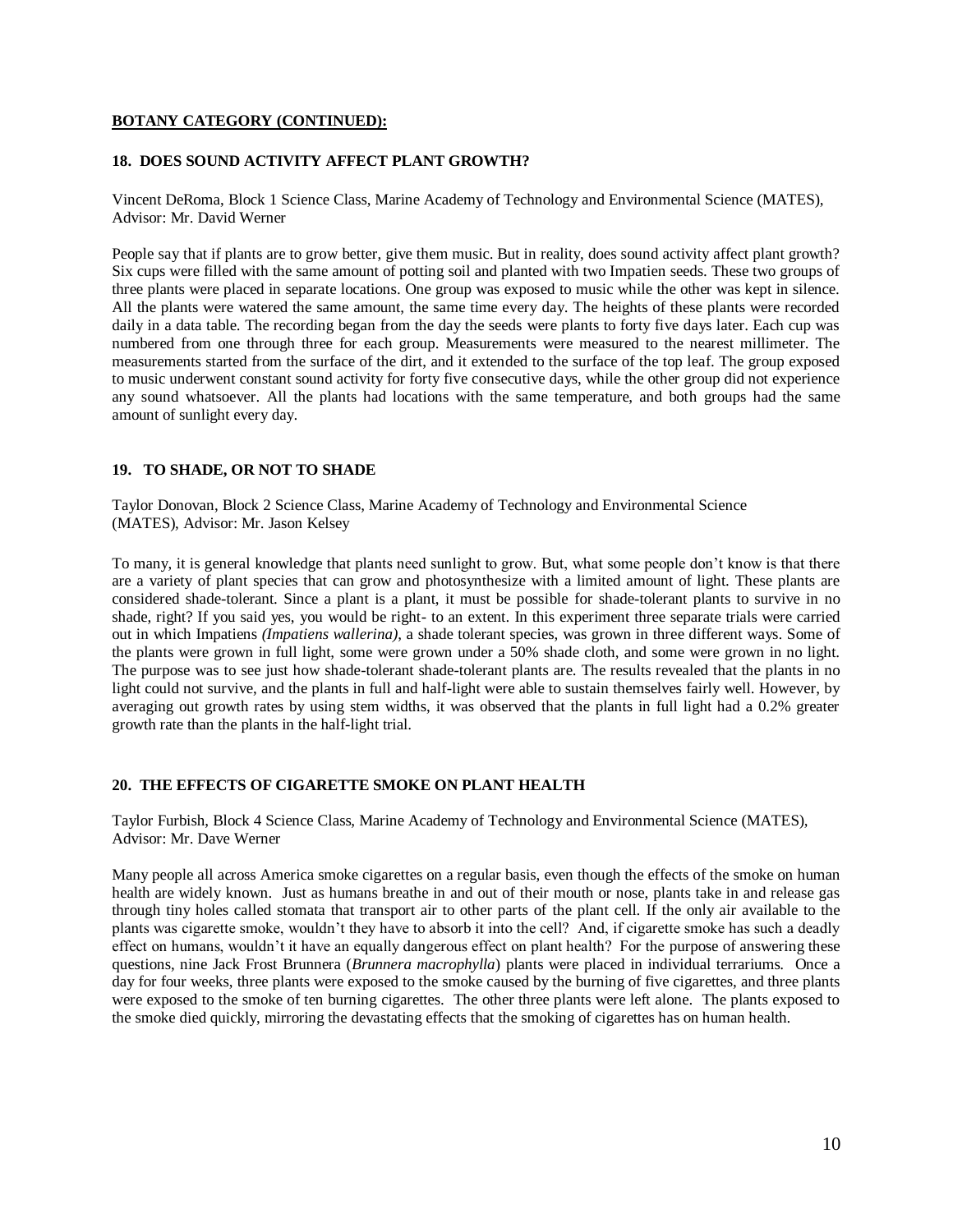### **21. THE EFFECT OF ELECTROLYTES ON PLANT GROWTH**

Khari Harper, Block 1 Science Class, Marine Academy of Technology and Environmental Science (MATES), Advisor: Mr. Dave Werner

Plants require basic growth parameters including sunlight, water and nutrients to be successful. Also, minerals and other growth regulators can facilitate plant growth. In this experiment, Indoor Paperwhite bulbs were used to test the effect of electrolytes on plant growth. Three different electrolytes were used on sets of three plants each to see how they change the way the plant grows in comparison to the three plants getting only water. The electrolytes used in the experiment were: potassium from an emulsion made of bananas, magnesium, and calcium both of which came from supplement pills. Over the course of five weeks the plants were periodically watered with their specific solution and measured to see height difference. The experiment found that the plants receiving a solution of magnesium grew the tallest and the most rapidly, but at different times, and the plants receiving water didn't grow as fast or as much as magnesium, but all grew at around the same amount. In potassium and calcium no plants bloomed; however, in both magnesium and the control two-thirds of the plants bloomed.

### **22. HOW DIFFERENT CHEMICAL SUBSTANCES AFFECT THE GROWTH OF** *Hedera helix*

Chris Hartley, Block 4 Science Class, Marine Academy of Technology and Environmental Science (MATES), Advisor: Mr. Dave Werner

With the increase of air pollutant types into the atmosphere (i.e., car emissions) and increased runoff of water that contains contaminants from companies and homes that get into the soil. Plants are exposed to a number of substances that may affect growth. The purpose of my experiment was to see how different chemicals would affect the growth of *Hedera helix,* or English Ivy. I hypothesized that the nitric oxide group would have the most growth. To research my hypothesis, I set up a control group watered with purified water and four experimental groups watered with purified water plus one of the following chemicals: sugar, nitric oxide, nitrogen, or rock phosphate. The plants were given 16 hours of light a day from two sunlight-simulating bulbs, and the growth of the plants was recorded weekly for six weeks. The successfulness of the groups watered with their chemical-water mixtures was based off the amount of growth in relation the control group. My hypothesis was proven wrong by the experiment, but almost all off the experimental groups results were higher than those of the control group. The results of my experiment may carry over to other plant species and could be used to grow plants more quickly, and to possibly bring them to maturity quicker.

### **23. FROM SPROUTING TO MATURITY: IS THERE STILL MORE VITAMIN C?**

Alexa Ornstein, Block 3 Science Class, Marine Academy of Technology and Environmental Science (MATES), Advisors: Mr. Dave Werner & Dr. John Wnek

Vitamin C, a crucial vitamin in plants, protects them from being harmed by the ozone. Also important to humans, vitamin C is consumed through many plant materials every day. But what if more vitamin C could be consumed this way through a regular diet? The goal of this experiment was to determine whether or not using vitamin C during the soaking stage of alfalfa sprouting (a quick growing plant), would have transferred the vitamin to the full grown plant. This test uses alfalfa as a possible representative plant to other plants and what they could yield at full growth. Using a vitamin C indicator solution, of which a lighter color indicated more vitamin C absorbance by plants, the juices of nine mature plants, (six of which were grown with vitamin C) were tested. The results were surprising in that the plants treated with the most vitamin C turned out with the darkest solution color and the ones treated by only filtered water had the lightest colors. Quantitative results supporting these results were found by testing for the color difference in a spectrometer at wavelengths of 620 nm and 410 nm. The results suggested a trend somewhat similar to the color difference. Thus, vitamin C uptake in alfalfa must have a threshold.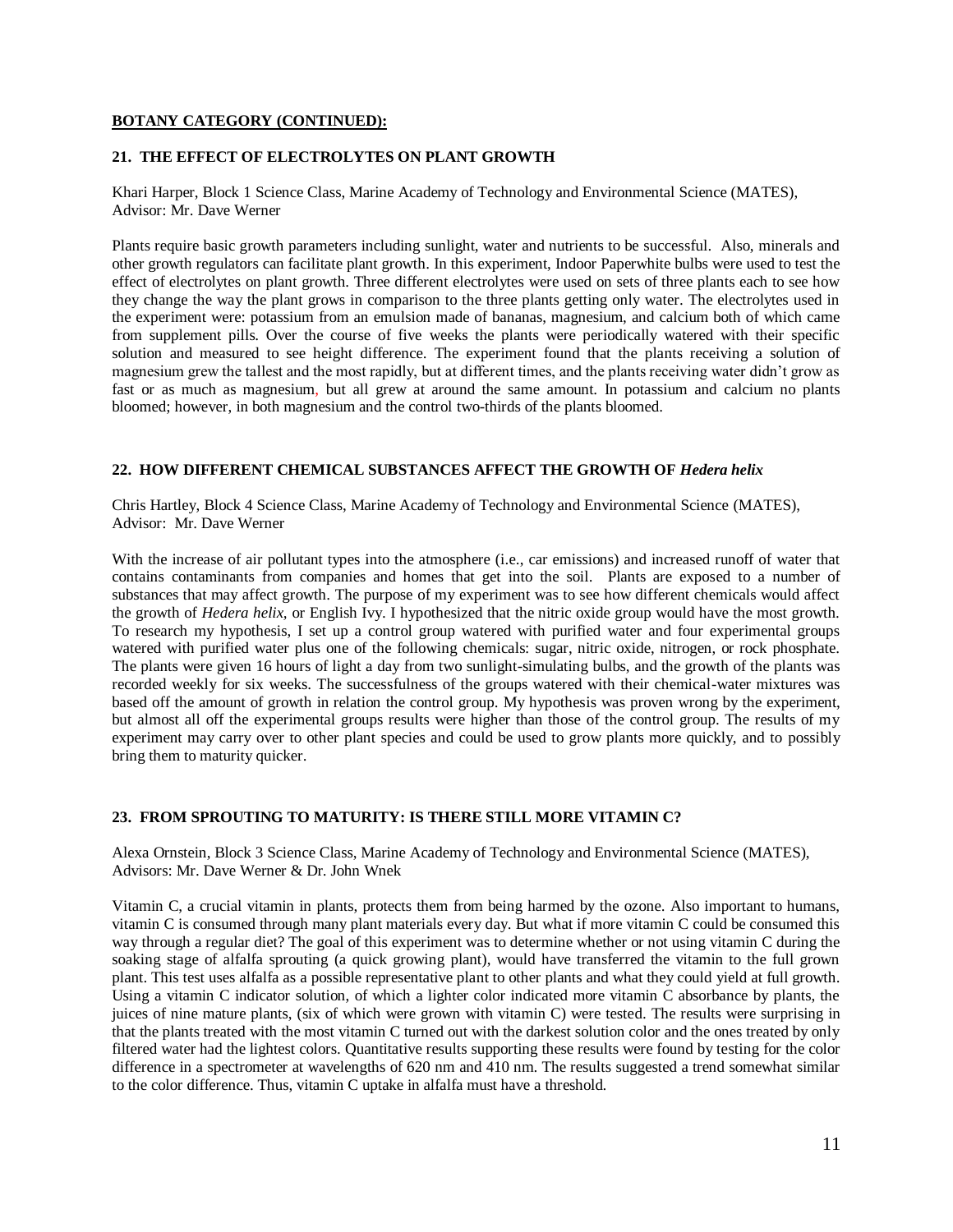### **24. THE EFFECTS OF SEED SIZE ON THE GROWTH RATE OF SWEET PEAS**

Brittney Ploumitsakos, Block 1 Science Class, Marine Academy of Technology and Environmental Science (MATES), Advisors: Mr. Dave Werner and Dr. John Wnek

Seed size is a simple characteristic that many people do not take into consideration when planting gardens. This characteristic; however, may be a reason for these plants to grow faster, or not grow at all. This study was done to see if there is a correlation between the size of a seed and the growth rate of the seedlings. It is hypothesized that the bigger the initial seed size of the sweet peas, the faster the growth of that plant. During this experiment, ten seeds were measured and tested, each getting the exact same amount of light and water, making the seed sizes the only variable. Each week, the plants that showed any type of growth were measured, and those measurements were recorded into a log. Each plant showed a different growth rate: the larger the initial seed size was, the faster the growth rate of the plant is. After reviewing the data, it was concluded that the hypothesis was correct, and the initial size of the sweet pea's seeds does affect the growth rate of these plants.

### **25. THE EFFECTS OF ADDING SUGAR TO THE DEVELOPING PLANT** *Pisum sativum*

Nick Roma, Block 1 Science Class, Marine Academy of Technology and Environmental Science (MATES), Advisor: Mr. Dave Werner

A common myth states that adding sugar to plants will help them grow. This experiment observed the effect of adding both raw and processed sugar as opposed to no sugar to measure any difference in the rate of growth or the size of the plant *Pisum sativum* after two weeks. Nine plants, three for each test, were placed in a closed room at 19.0 degrees Celsius. The plants received 12 hours of artificial sunlight and were watered twice, daily. After testing for two weeks, it was concluded that the application of sugar to plants *Pisum sativum* would stunt growth and kill the plant. Control plants 1, 2, and 3 had all sprouted and grown while Raw Sugar plants 1, 2, 3, and Processed Sugar plants 1, 2, and 3 had not even begun to sprout. While discarding the dead specimens after the test was concluded, mold was observed developing on the seeds of the dead plants. This was believed to have come from the combination of sugar being left out and the plants dying and not related to the actual death of the plants. The results of this experiment show that the myth of adding sugar to plants to induce rapid growth is false.

### **26. THE EFFECT OF CLEANING PRODUCTS ON HOUSEHOLD PLANTS**

Merissa Shebell, Block 3 Science Class, Marine Academy of Technology and Environmental Science (MATES), Advisor: Mr. Dave Werner

The health of our environment is very important. Every time you use any cleaning product, you are exposing your household plants to these harsh chemicals. The goal of this experiment was to determine what the impact of household cleaners were on the environment or if they had any impact at all. Twelve identical plants were purchased and put into four separate groups. The groups were as follows: the control group (which were not tested at all), the Windex group, the Clorox Bleach group and the Green Works group. Each plant was grown without the cleaner for three weeks, then for three more weeks they were sprayed with their corresponding cleaner. After each week the height of the plant was measured using a ruler. The hypothesis was, out of the three products; Clorox® Bleach, Windex®, and Green Works, Bleach would have the most negative affect on a plant. This hypothesis was proven correct. After each plant was measured and their declines in height were calculated, the measurements were then averaged together and Bleach came out with the greatest decline overall.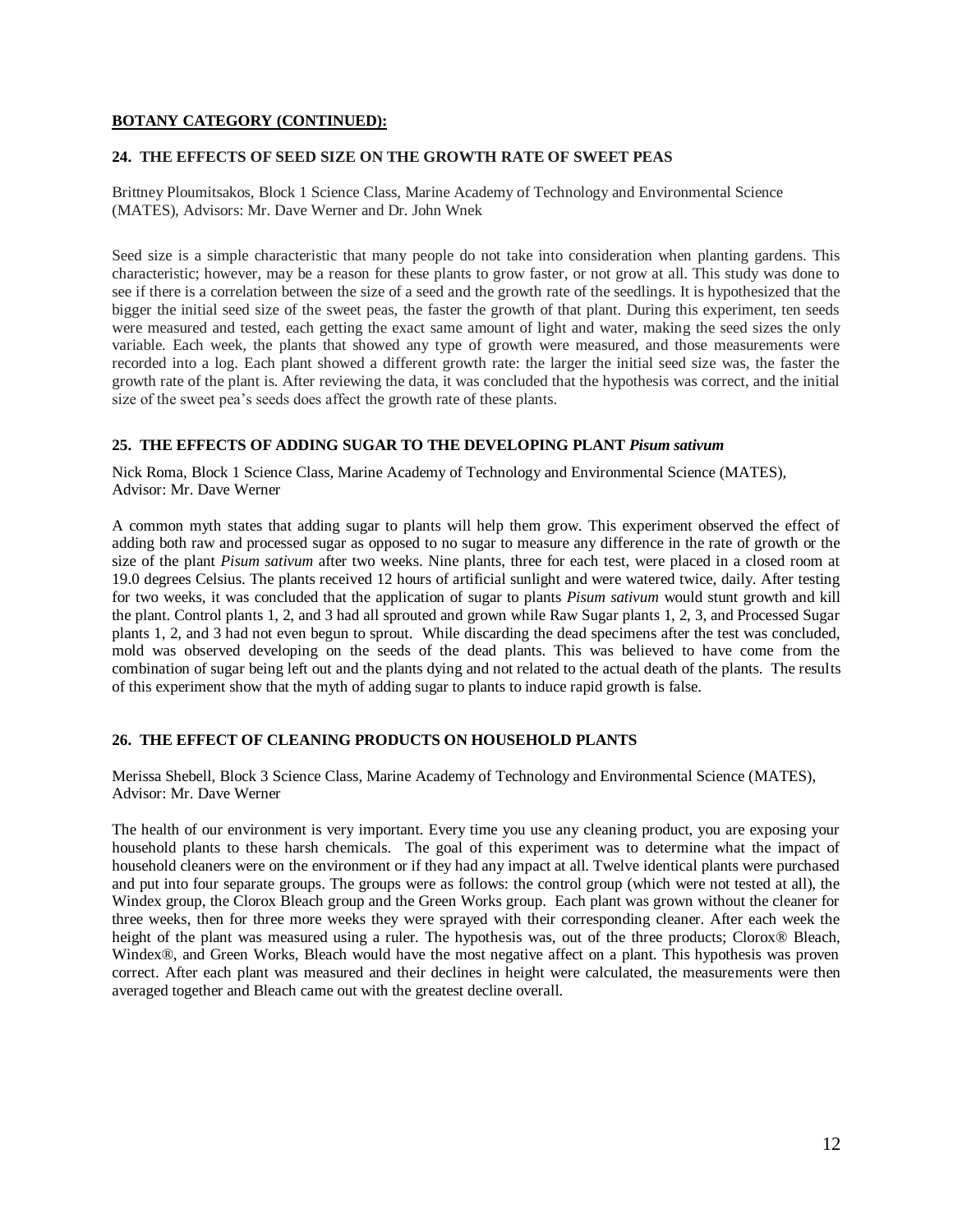### **27. HOW DIFFERENT SALINITIES AFFECT THE GROWTH, COLORATION, AND HEALTH OF WHITE RIBBON PLANTS**

Brittany Thiel, Block 3 Science Class, Marine Academy of Technology and Environmental Science (MATES), Advisor: Mr. Dave Werner

White Ribbon plants, *Dracaena sanderiana,* are freshwater plants that cultivate in bodies of freshwater such as bogs, lakes, rivers, streams and ponds. Due to global climate change, higher sea levels are being produced from melting glaciers. This causes salt intrusion into previously areas of freshwater, affecting the vegetation that is found there. In this experiment, White Ribbon plants were subjected to different salinities in order to determine the effect of salt on freshwater plants. There were three groups, each having three individual plants, of salinity qualities. The first group had a salinity of 0 ppt. representing freshwater, the second having 25 ppt. representing bay water, and the last having 35 ppt. representing ocean water. Over time, the salt negatively impacted features of them such as the growth, coloration, and overall health. After being analyzed, the observations were used to determine which salinity group was affected the most. The White Ribbon plants grown in the saltwater representing ocean water was negatively influenced more than the freshwater and bay water groups.

### **ENGINEERING, MATH AND PHYSICAL SCIENCE CATEGORY:**

### **28. DIFFERENT GRADES OF GASOLINE AND HOW THEY AFFECT AN ENGINES PERFORMANCE**

Joseph Burns, Block 1 Science Class, Marine Academy of Technology and Environmental Science (MATES), Advisor: Mr. Dave Werner

Engines have been around for decades upon decades, and are substantially important for everyday human life. From driving down the street, to mowing the lawn, to even cutting through cement blocks, engines are everywhere In order for these engines to work properly, an adequate fuel supply must be available for the combustion process to take place. Present day engines use a fuel that is known as gasoline which contains octane. Octane is a flammable hydrocarbon liquid that along with other hydrocarbons (pentane, hexane, heptane, and many others) is refined from crude oil and make up the blend of chemical components called gasoline. When a gasoline is referred to as 87 octane (regular) or 93 octane (premium), this shows what the percent of octane is in the gasoline sample. Trials were conducted to test to find out whether there were any differences between the combustion rates and maximum temperature the engine reached using different types of fuel with different octane levels. It was theorized that the 93 octane (premium) gasoline would perform the best in all cases. Three different types of engines were used in the experiment; two are very common 4hp engines, and a larger 13hp engine. Data was recorded in the form of tables and charts, comparing the data of each trial closely. The hypothesis was later rejected when data was analyzed, and it was concluded that premium burns at lower temperature, and does not burn as long as regular. Therefore, regular gasoline is the most efficient gasoline to use in an engine.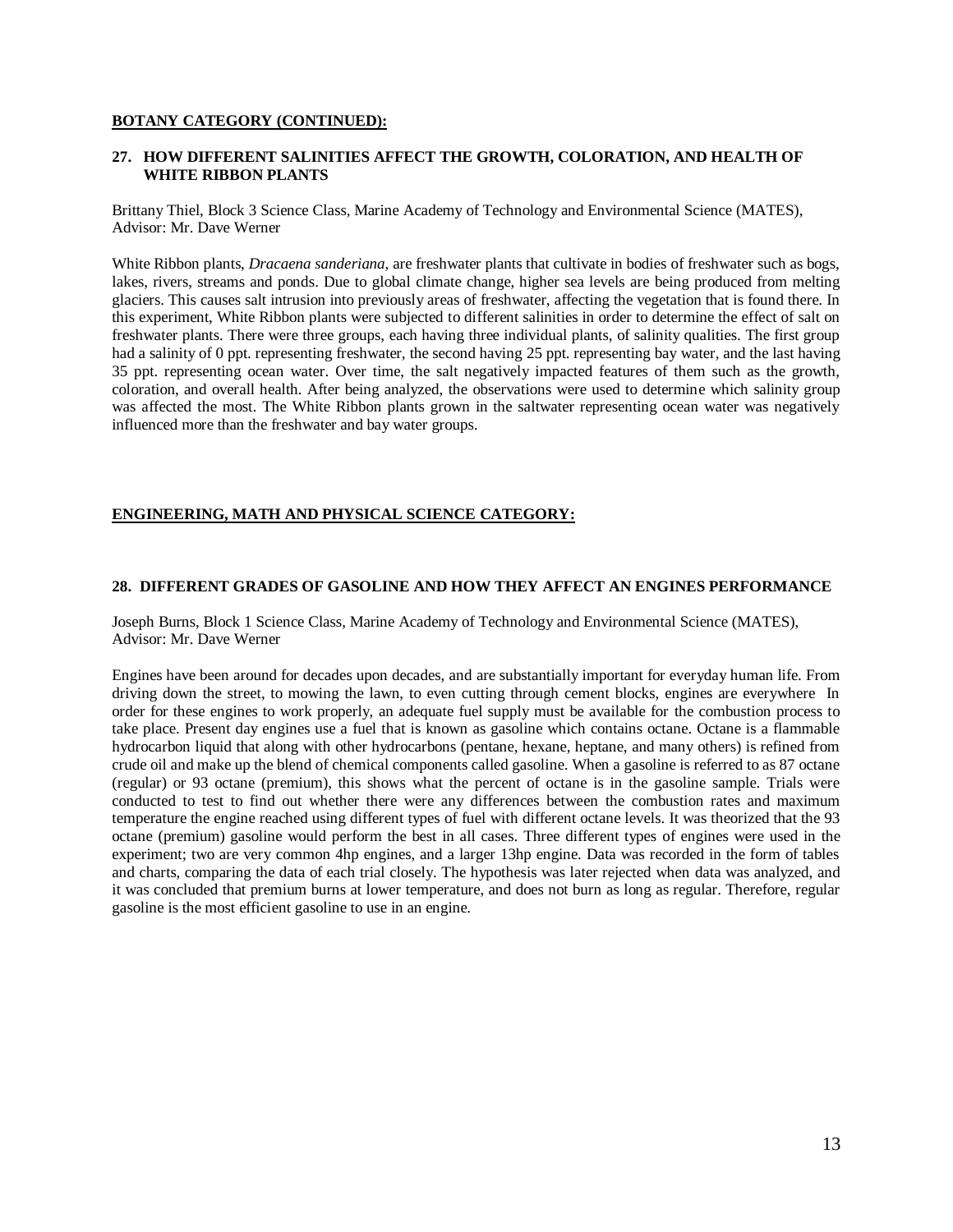### **ENGINEERING, MATH AND PHYSICAL SCIENCE CATEGORY (CONTINUED):**

### **29. WIND INSTRUMENTS INTONATION AND AGE**

Danielle Demateis, Block 4 Science Class, Marine Academy of Technology and Environmental Science (MATES), Advisors: Mr. Dave Werner and Dr. John Wnek

Intonation is the manner of producing musical tones, specifically the relation in pitch of tones to their key or harmony, or the degree of adherence to correct pitch. Good intonation implies close approximation of the pitch; poor intonation implies deviation from pitch. In order for an instrument to have appealing sound quality, the instrument must be in tune. Being in tune means that pitch /tone of the instrument is not too high or too low. To tune an instrument, a chromatic tuner is used that tells how many cents sharp or flat an instrument is. Many factors can cause an instrument to go out of tune; one of these factors is age. As an instrument gets older, the instrument can warp, which affects intonation. However, this is not the only contributing factor. In this experiment, the 30 wind instruments of various ages were tested to test the hypothesis of whether or not age affects intonation directly. The hypothesis was proven false; it was found that not only age contributes to an instrument going out of tune.

### **30. THE PHYSICS OF ARCHERY**

Alex Eisenschmied, Block 3 Science Class, Marine Academy of Technology and Environmental Science (MATES), Advisors: Dr. John Wnek and Ms. Kelly Zatta

Density and mass have a large effect on how much is generated by a projectile. In archery, this can have a large impact on how well you shoot, or how effective your shot is taking down a target. My test measured velocity and impact force of four different materials commonly used in arrows for archery. I gathered data using a chronograph and tape measure, as well as a scientific balance. Arrows were shot through the chronograph, into the target that was set up. Then, I measured the length of the arrows that were in the target, to see how far they penetrated. After following this procedure, I was able to conclude that carbon fiber arrows had the highest velocity and depth of penetration.

### **31. IS A SUPERSONIC PLANE DESIGN MORE EFFICIENT SOUND-WISE THAN A GENERIC PLANE?**

Kyle Mueller, Block 1 Science Class, Marine Academy of Technology and Environmental Science (MATES), Advisors: Mr. David Werner and Dr. John Wnek

Planes are obviously an extremely useful way of transportation in today's life. They have made travel from one end of our country to the other from a few days to a few hours. Although plane travel seems so positive and amazing, it has its drawbacks that include cost, environmental footprint, and the sound created when traveling through the air. As a commuting plane goes overhead, it creates a low deep sound that lasts for several seconds and slowly gets quieter as the plane moves into the horizon. Now what if that plane was going faster than the speed of sound? That quiet deep tune of the plane would turn into a violent second that makes your ears feel like their bleeding. This commonly known phenomenon is known as a sonic boom. A sonic boom occurs when an object passes the speed of sound. The production of sonic booms has been a problem ever since the sound barrier was first broken. For obvious reasons, there is a sound limit that the planes can produce when traveling because it would disrupt the people on the ground in their everyday life. In this study, a modern day commuting plane is put up against a preferred supersonic plane design to see which is more sound-efficient.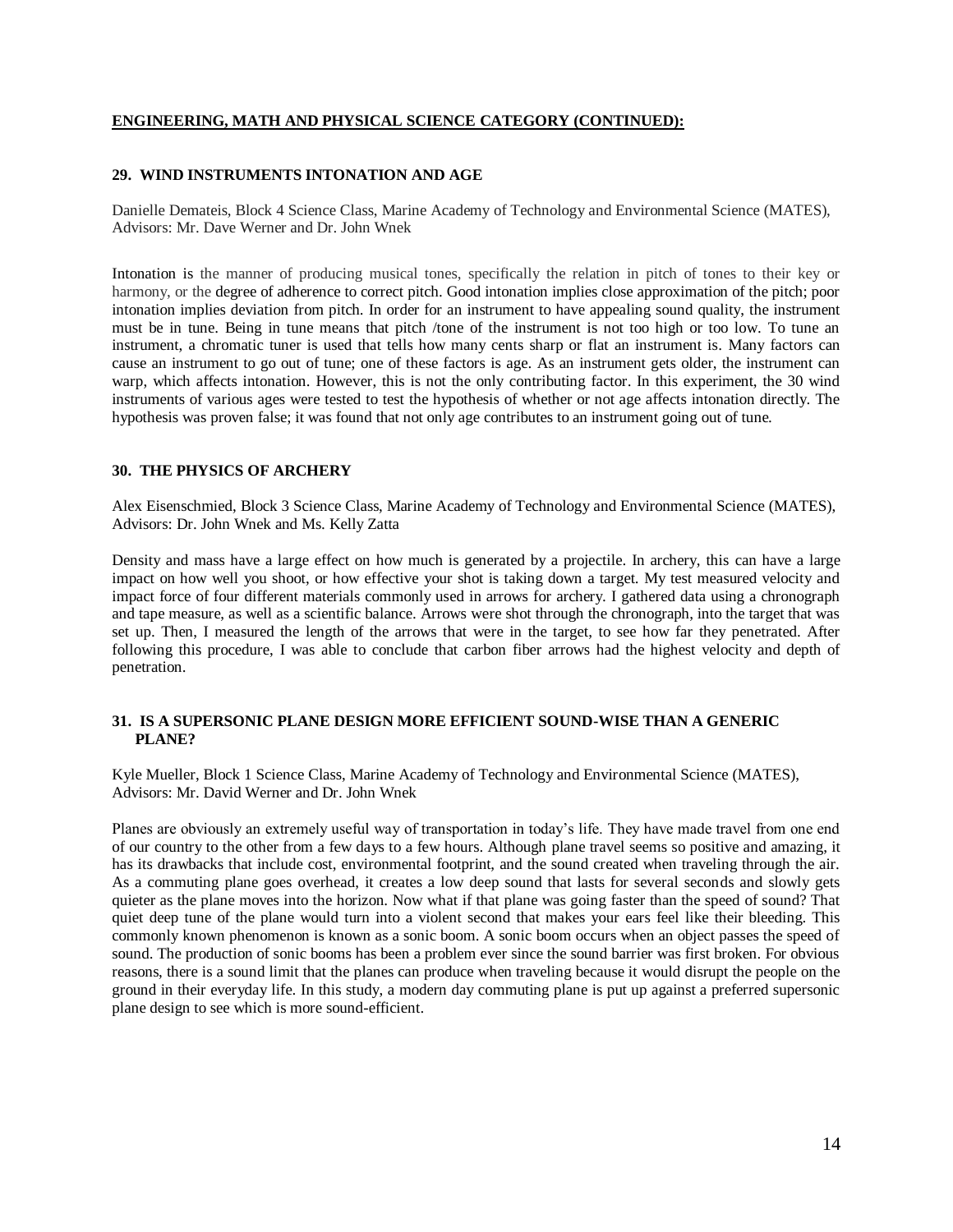### **ENGINEERING, MATH AND PHYSICAL SCIENCE CATEGORY (CONTINUED):**

### **32. THE GOLDEN RATION AND ITS EFFECT ON THE PERCEPTION OF BEAUTY IN FACES**

Julia Myrovych, Block 1 Science Class, Marine Academy of Technology and Environmental Science (MATES), Advisor: Mr. Dave Werner

The Golden Ratio, also known as "phi," is found throughout the natural world. a line segment connecting two points A and B is said to be divided by a third point P if the ratio of the whole length AB to the length of AP is the same as the ratio of the length AP to the length PB" ("golden ratio" 1). This ratio is often utilized in architecture in order to create aesthetically pleasing structures. The Renaissance man, Leonardo Da Vinci, was so fascinated with this ratio that he wrote a book called the Divine Proportion in the honor of this mathematical relationship. The practical implications of this golden ratio are endless; architecture, plastic surgery, dental aesthetic surgery, and much more. Is it possible that the more a person's features approximate the golden ratio, the more attractive they are? In the survey that was conducted, the theory that people with faces that approximate the golden ratio are considered more beautiful was tested.

### **33. DID THEY WIN? ...OR, DID WE JUST RUN OUT OF TIME? – AN ANALYSIS OF SPORTS SCORES**

Andrew Pidduck, Block 3 Science Class, Marine Academy of Technology and Environmental Science (MATES), Advisors: Mr. Dave Werner and Dr. John Wnek

Vince Lombardi's claim, "We didn't lose the game; we just ran out of time," may have been true. How well are sports designed to select a winner based on superior skill rather than chance? This project explored the games of volleyball, basketball, and ping pong and the role that chance plays in their winner selection. Simulations of games were performed, and actual game statistics were gathered and reviewed. Results were compared to theoretical statistical explanations. Recommendations were made to improve methods for determining the winning team based on superior skill while reducing the possibility of selection based on chance.

### **34. COASTAL WEATHERING EFFECTS ON SOLAR PANEL EFFICIENCY**

Jacqueline Poglodek, Block 1 Science Class, Marine Academy of Technology and Environmental Science (MATES), Advisors: Mr. Dave Werner and Dr. John Wnek

Solar panels increase the amount of energy used from the sun, thus conserve electricity. A common misconception is that all solar panels always absorb sunlight at full capacity. But what about when there is a coastal rain shower, or when it is breezy on an autumn afternoon? How does the weathering of solar panels and other environmental factors affect the efficiency of the solar panel? Leaves, dirt, and salt can get build up in the corners of the panels, which reduces and/or or prevents sunlight from illuminating the entire panel's surface. The purpose of this study was to determine the effects of weathering and seasonal variations on the efficiency of solar panels. By using a model simulating the function of solar panels on the roof, I was able to vary the conditions the panels were exposed (i.e., simulate salt water exposure, wind-blown particles, and leaves). UVB bulbs represented the sun, which were used as light sources for the solar panel, connected to a voltage meter. By comparing voltage output, this study suggests that leaves block most of the panel, while salt water limits the energy usage; however, loose particles of dirt only cover the panel slightly more than salt. Overall the leaves prevent the most light to illuminate the solar panel, lessening its energy efficient quality.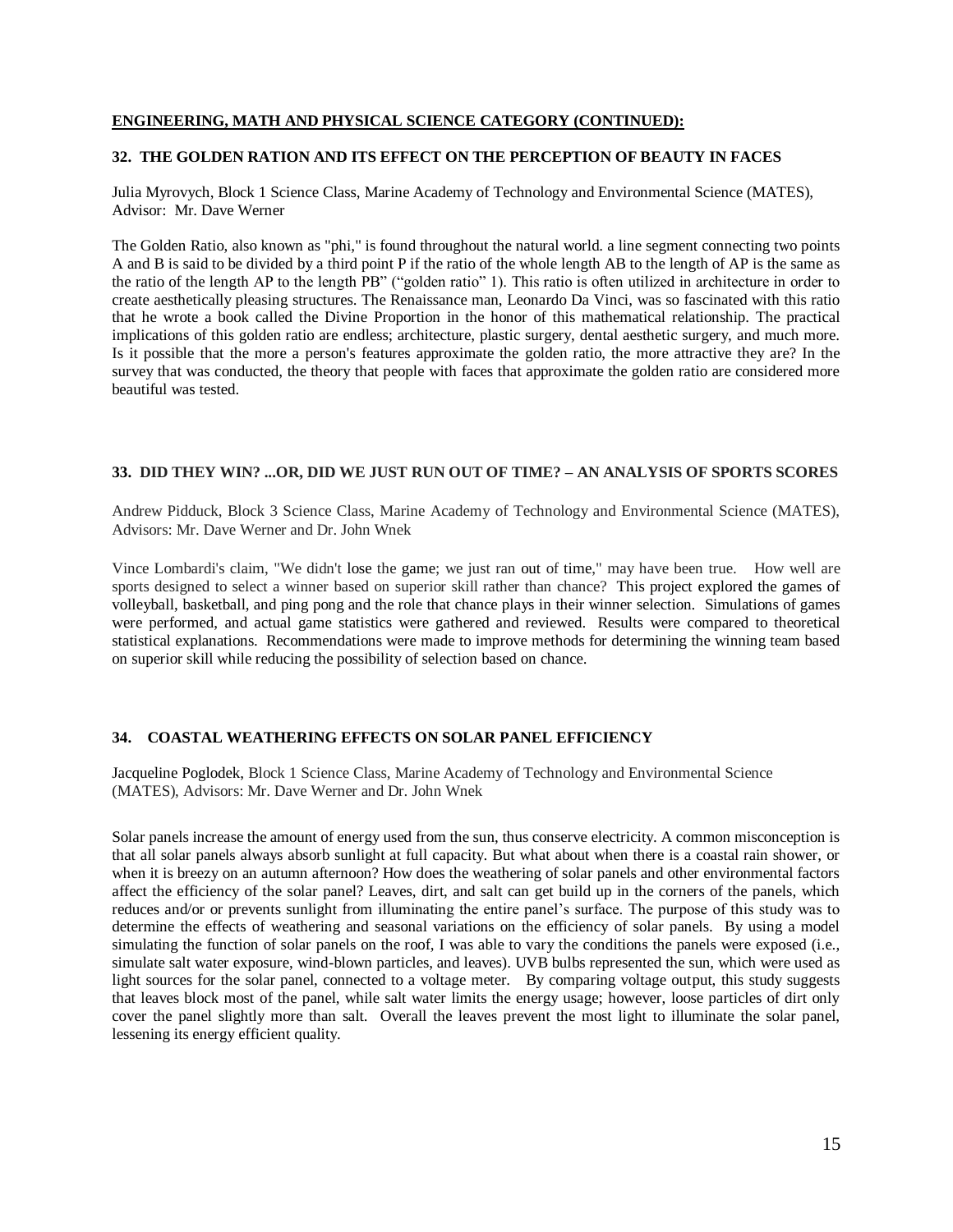### **ENGINEERING, MATH AND PHYSICAL SCIENCE CATEGORY (CONTINUED):**

### **35. WHAT TYPE OF ROAD SURFACE IS MOST EFFECTIVE IN GENERATING HYDROELECTRICITY USING CONVECTION CURRENTS OF WATER IN INTEGRATED PIPES?**

Michael Signorelli, Block 3 Science Class, Marine Academy of Technology and Environmental Science (MATES), Advisors: Dr. John Wnek and Mr. David Werner

In today's society, most methods of generating electricity cause carbon-based pollution. Scientists have determined that they can reduce the amount of carbon based pollution by replacing large-scale generators with environmentally friendly small-scale generators. Scientists at the University of Rhode Island considered incorporating water-filled pipes that extend from a roadway up into a stream or river. The roadway would heat the pipe and the stream or river would cool it. This forms a convection current that can be used to spin a turbine, which would generate electricity. The experiment involved testing the efficiency in asphalt, concrete, and dirt roadways. It was expected that this generator would be most efficient in an asphalt roadway. This experiment was done on a small-scale model. In the experiment, a closed-circuit pipe system was incorporated through models of asphalt, concrete, or dirt roadways and a stream model. Each roadway model was heated. Then the temperatures of two pre-determined points on the pipe were measured. The result of each trial was recorded as: **|**Temperature of Point 1-Temperature of Point 2**|**. The higher the result of the expression is, the faster the convection current is moving, which means that an incorporated turbine would generate more electricity. The results showed a significant difference among the three roadway models. Trials with the concrete roadway produced the greatest convection.

### **36. THE STORM DRAIN EFFICIENCY ASSISTANT**

Elisabeth Wiedemann, Block 1 Science Class, Marine Academy of Technology and Environmental Science (MATES), Advisor: Mr. Werner

Storm drains are more important than people tend to acknowledge. They make sure streets stay safe from flooding, keeping them mostly dry. However, if one were to collapse or clog it would be devastating. Water would back up and flood the streets. In addition, if it collapsed, the ground above it would sink which is potentially dangerous in spots where it runs under roads. To avoid these tragedies, storm drains must be checked regularly. This job is dangerous and disgusting, but it is entirely necessary. By having a machine do the job instead, operated by only one person instead of a team, it would be much more efficient, save money, and produce better all around results. The prototype made displays a model of an efficient robot with minimal parts to be cost effective. If this were to be made into a working mechanism it would greatly increase productivity.

### **36-A. SOLAR ENERGY REFLECTION**

Brandon Johnson, Block 1 Science Class, Marine Academy of Technology and Environmental Science (MATES), Advisor: Mr. Dave Werner

In today's growing world, people are looking for easy ways to create heating in their homes while remaining cost savvy. Current building types use one of four main siding types, each with their own specific properties and costs: cement, wood, vinyl, and aluminum. The two most common materials used are aluminum-vinyl or cement in residential or commercial areas. Conducting a series of tests involving measurements of solar energy reflection (heat and light), a group of scientists concluded that the cement reflects the majority of solar energy over longer periods of times, conducting a larger amount of heat in cooler climates, while the aluminum-vinyl is fairer for moderate climates. However, cost can cause a misuse of either materials, as well as durability and health issues.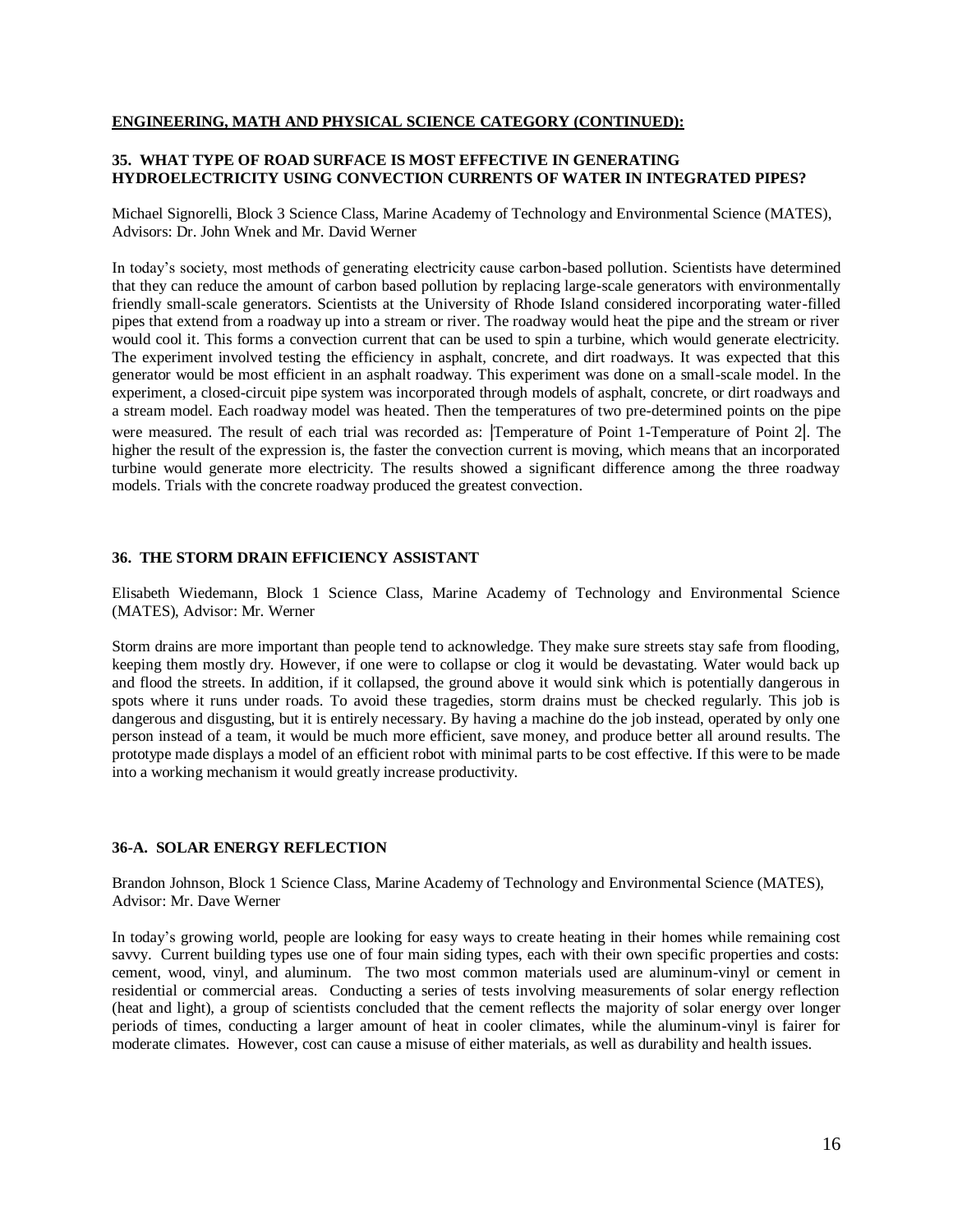### **ENVIRONMENTAL SCIENCE CATEGORY:**

### **37. EFFECTS OF WATER EROSION ON SOIL AND SAND**

James Bond, Block 4 Science Class, Marine Academy of Technology and Environmental Science (MATES), Advisor: Mr. Jason Kelsey and Dr. John Wnek

People have questioned what is better to build property on, sand or soil. There are certain advantages to both, but it has been unclear which is more stable after water erosion has occurred. One argument insists that the soil will turn into mud, which causes mud slides; while another argument suggests that because sand is so small, after some water erosion, everything on it will fall in. To conclude what erodes the most, an experiment was conducted by simulating rain on a certain amount of sand and soil. The difference between the original height and the new height, along with the difference between the original volume and new volume, of both sand and soil was determined. This was to conclude which would be more eroded by rain. After examining the data, it was concluded that the sand's erosion damage caused more of the sand to be moved than the soil.

### **38. ACID RAIN VS. NEUTRAL RAIN, DETERMINING WHICH CAUSES MORE DAMAGE TO EXTERIOR BUILDING MATERIALS**

Spencer O'Donnell, Block 4 Science Class, Marine Academy of Technology and Environmental Science (MATES), Advisors: Mr. Dave Werner and Dr. John Wnek

The average building is subject to acid rain at one point or another. Some locations receive more acid rain than others (i.e., NYC). Acid rain clearly affects buildings by causing damage over time, but how much more damage does acid rain cause in comparison to regular rain? This experiment was conducted to simulate acid rain events and how they affect building materials. Three groups of seven materials (vinyl, concrete, clay, fiber cement, cedar, limestone, and asphalt roof material) were subjected to neutral pH water exposure, acid rain (pH < 4.0), and one set was not exposed to water at all. Over a four month period, the materials were tested against simulated rainfall. All of the tested materials were kept at the same temperature and were given the same amount of dry periods and wet periods. My data suggests weather exposed materials appeared to have damage that changed in correlation with the exposure type; however, the acid tested materials displayed significant damage in comparison with the neutral pH exposed materials. My data also suggests that cedar becomes the most visibly damaged with acid rain exposure. These results may provide builders with a better understanding of which materials to use as we continue to experience acid rain precipitation.

### **39. THE DEGENERATIVE EFFECTS OF MOTOR OIL, FERTILIZER, AND PESTICIDES ON** *Microciona prolifera*

Thomas Roche, Block 1 Science Class, Marine Academy of Technology and Environmental Sciences (MATES), Advisor: Mr. David Werner

The intrusion of motor oil, pesticides, and fertilizer into the environment of *Microciona prolifera* is possibly linked to the deterioration of its health. This experiment was used to demonstrate how long a Red Beard Sponge would survive in an enclosed environment contaminated with a set amount of pollutants. The sponge samples were put into five-gallon salt water tanks with a salinity of twenty five parts per thousand. A set amount of motor oil was put into one tank, while the other tank contained a sponge with a set amount of a fertilizer and pesticide combination. Two trials were run with different set amounts of pollutants to find a differentiation in life expectancy. Results showed that the life of expectancy of a red beard sponge in such an environment was generally low; the average lifespan of the sponges in motor oil was seven days, and the average for the fertilizer and pesticide mixture was nine days. These results demonstrate the possible effects of runoff pollution to the health of *Microciona prolifera.*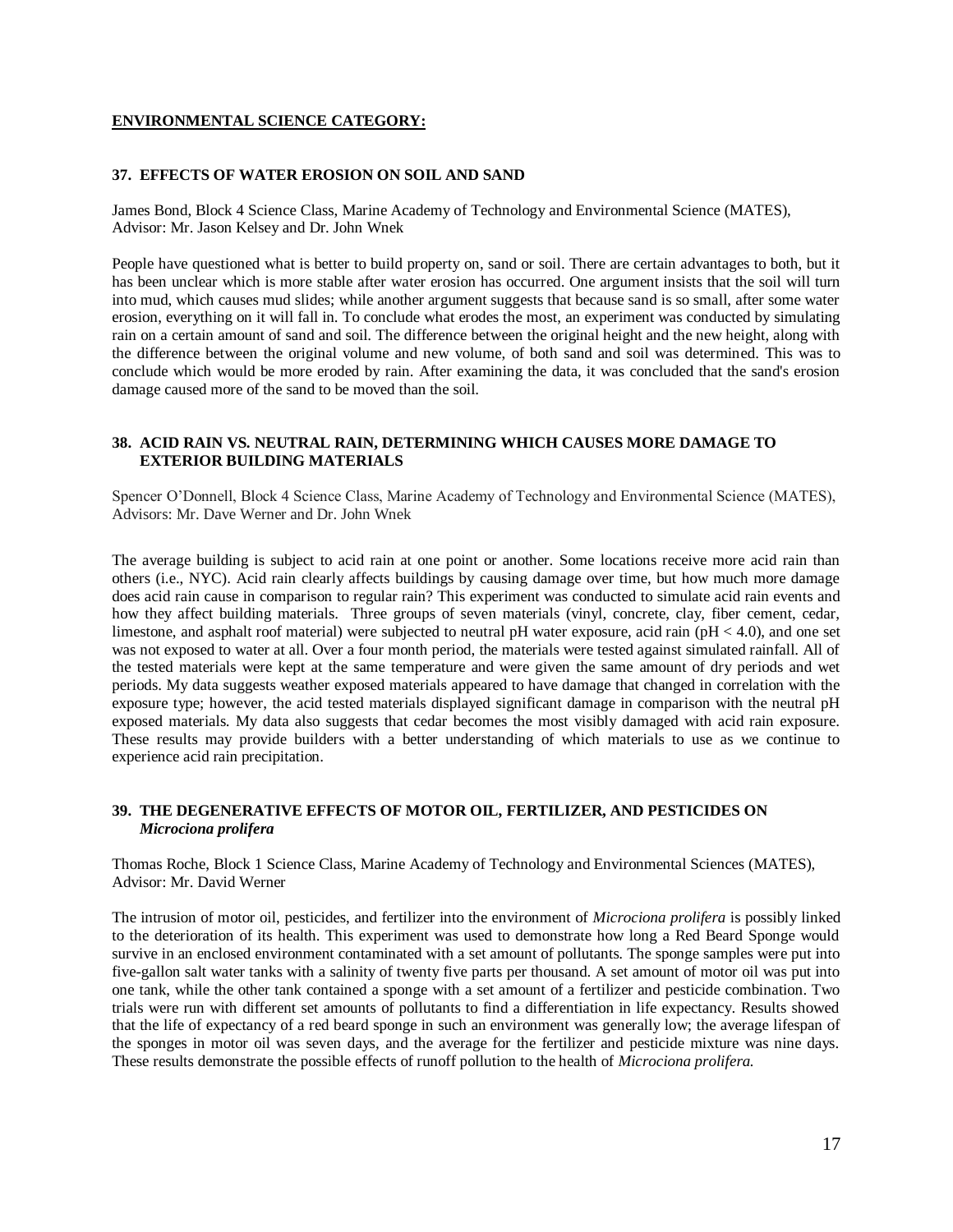### **ENVIRONMENTAL SCIENCE CATEGORY (CONTINUED):**

### **40. WHAT IS THE EFFECT OF DIFFERENT TEMPERATURES ON OIL-EATING BACTERIA?**

Schuyler Smith, Block 3 Science Class, Marine Academy of Technology and Environmental Science (MATES), Advisor: Mr. Dave Werner

Oil-Eating bacteria have existed naturally in the Gulf of Mexico for thousands of years. They eat away at the hydrocarbons that make up oil naturally. Sadly, the Gulf coast is not the only place that oil spills occur. This experiment was to see if these bacteria could be the solution to all of these oil spills. Three separate containers were sterilized and filled with filtered water with a Ph of 7.5 and motor oil. Then the bacterial mix was added. One container was labeled "Cold" and this container was put in the refrigerator to be maintained at a constant 40°F. Then the second was labeled "warm" and it was placed in a room and kept at a constant 70°F. Over a ten-day period, the mixture was observed and any bacterial growth or decreases in oil levels were recorded. It was noticed after just 24 hours, bacteria had already started to grow in the warm water, yet there was no growth in the cold container. Over the ten days, bacterial growth in the warm water was constant and after 10 days the oil was gone yet no bacteria had grown in the cold container. .

### **41. METAL ROOFING TYPES CORRODED BY ACIDIC PRECIPITATION**

Jonathan So, Block 4 Science Class, Marine Academy of Technology and Environmental Science (MATES), Advisor: Dr. John Wnek

Acid precipitation corrodes the roofs of metal buildings. Formed by sulfur dioxide and nitrogen oxide emissions, acid rain is not only a problem to wildlife, but also to architects. During corrosion, the metals lose mass. However, some metals resist corrosion better than others, so it has been hypothesized that cheaper metals such as steel and aluminum would deteriorate heavily under acid rain due to certain characteristics. By creating a simulated sulfuric acid rain substance and submerging different metals in it for 30 days, it was found that steel and aluminum are the least affected by acid precipitation, while heavier metals, such as galvanized zinc, lost the most mass. This means that metals will be able to support less weight if they lose more mass, meaning that a roof built out of that metal will be more likely to break under heavy weight.

### **42. THE EFFECTS OF MOTOR OIL AND DETERGENT ON SHORE SHRIMP**

Cheer Tsang, Block 1 Science Class, Marine Academy of Technology and Environmental Science (MATES), Advisors: Mr. David Werner and Dr. John Wnek

After an oil spill, the main method of oil spill cleanup is using detergents to break down the oil. However, this has become a controversial issue due to the adverse effects of detergents on human health, the environment, and marine wildlife. Are detergents more harmful than the oil itself? To test this hypothesis, an experiment was conducted to simulate an oil spill and oil spill cleanup. Accordingly, the purpose of this experiment is to observe the adverse effects of dishwashing detergent on shore shrimp (*Palaemonetes vulgaris*) and determine whether it outweighs the harmful effects of motor oil. It was observed that more shrimp died in the tank that was exposed to detergent than the tank that was only exposed to motor oil. In addition, the shrimp exposed to detergent had a shorter lifespan. Interestingly, by the end of the experiment, there was the same number of shrimp still alive in the tank with motor oil as the tank without motor oil. It is concluded that motor oil does not have as great of an effect on shore shrimp than detergent does. The data suggests that the combined mixture of motor oil and detergents are more harmful to shore shrimp than motor oil itself.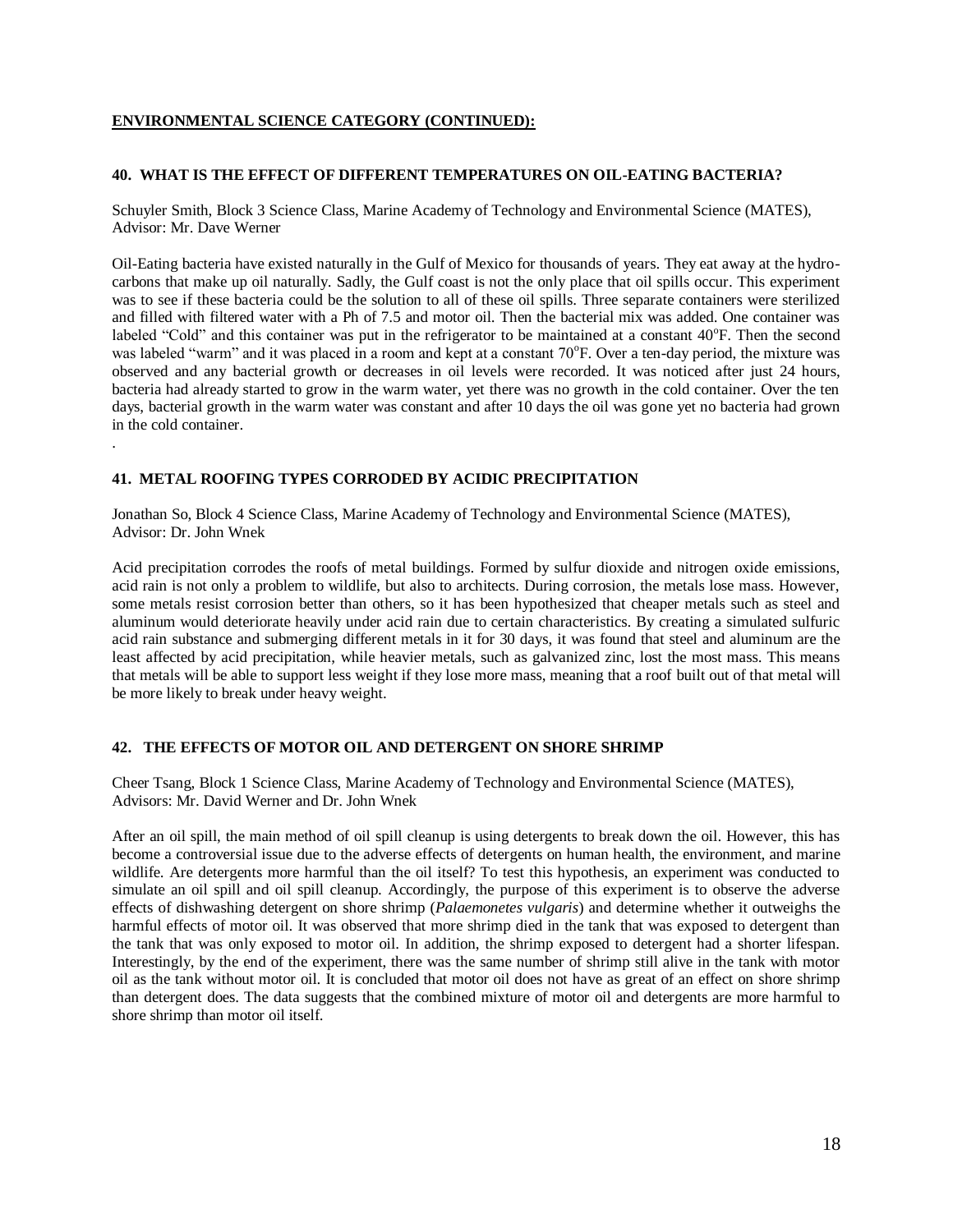### **ENVIRONMENTAL SCIENCE CATEGORY (CONTINUED):**

### **43. SOIL INFILTRATION AND SOD**

Christian Whalen, Block 1 Science Class, Marine Academy of Technology and Environmental Science (MATES), Advisor: Mr. Jason Kelsey

Soil infiltration levels are different from region to region, causing multiple problems such as surface runoff and erosion, and layers of grass may just add to the problem. How much does sod decrease the infiltration rate of top soil? This was tested by setting up tubes with soils from different regions of New Jersey, both with and without a layer of sod. At different times, water was poured into the tubes in advance to produce a simulation of previous rainfall. After a certain amount of time, water was poured through the tubes and the water that went through was measured as the infiltration rate. The rate was then calculated as milliliters per inch of soil in a 9 inch sample, finding the differences between samples with and without sod. It was discovered that the closer the test was to previous "rainfall", the greater the layer of sod affected the soil's infiltration rate. Therefore, it can be concluded that the grass and other plants considered sod can increase chances of runoff and other related factors in certain conditions."

### **44. REMOVING MAJOR CONTAMINANTS IN SURFACE AND DRINKING WATER**

Tony Zheng, Block 1 Science Class, Marine Academy of Technology and Environmental Science (MATES), Advisors: Mr. Dave Werner and Dr. John Wnek

Water is an essential resource for life and clean drinking water is a key, therefore removing contaminants in water is vital. This project focuses on water quality and the detection of contaminant (i.e., copper, bacteria, nitrates, etc) in national water bottle brands, natural surface water, and other tap water found throughout Ocean County, N.J. The study includes the construction and effectiveness of a homemade water filter that can successfully lower contamination levels. Contamination levels were determined by using colorimetry, testing Cl, NO<sub>3</sub>, SO<sub>4</sub>, Br, Cu, and PO<sub>3</sub> ions. I also tested the filter's effectiveness to reduce bacteria levels using a Coliscan Easygel technique. The filter is comprised of five steps of purification. Polluted water enters the filter and reaches a sand cartridge that filters out nonorganic and larger particles. Then, it goes through a carbon cartridge that further eliminates nonorganic and organics. Next, CO<sub>2</sub> is inserted to further reduce organic levels. Afterward, the water enters an ammonia remover to reduce all ammonia related contaminants. Finally, it goes through a calcium chamber to increase pH, which was lowered by the CO<sub>2</sub>. Results suggest that high of chlorine lead to lower bacterial levels. However, chlorine was not used in my filter due to health related problems. Instead, Carbon dioxide was determined to be an effective substitute, used along with calcium carbonate to maintain proper Ph balance for drinking water. Overall, the capabilities of a homemade water filter were demonstrated and it proved to be effective while being cost and energy efficient (EPA.gov).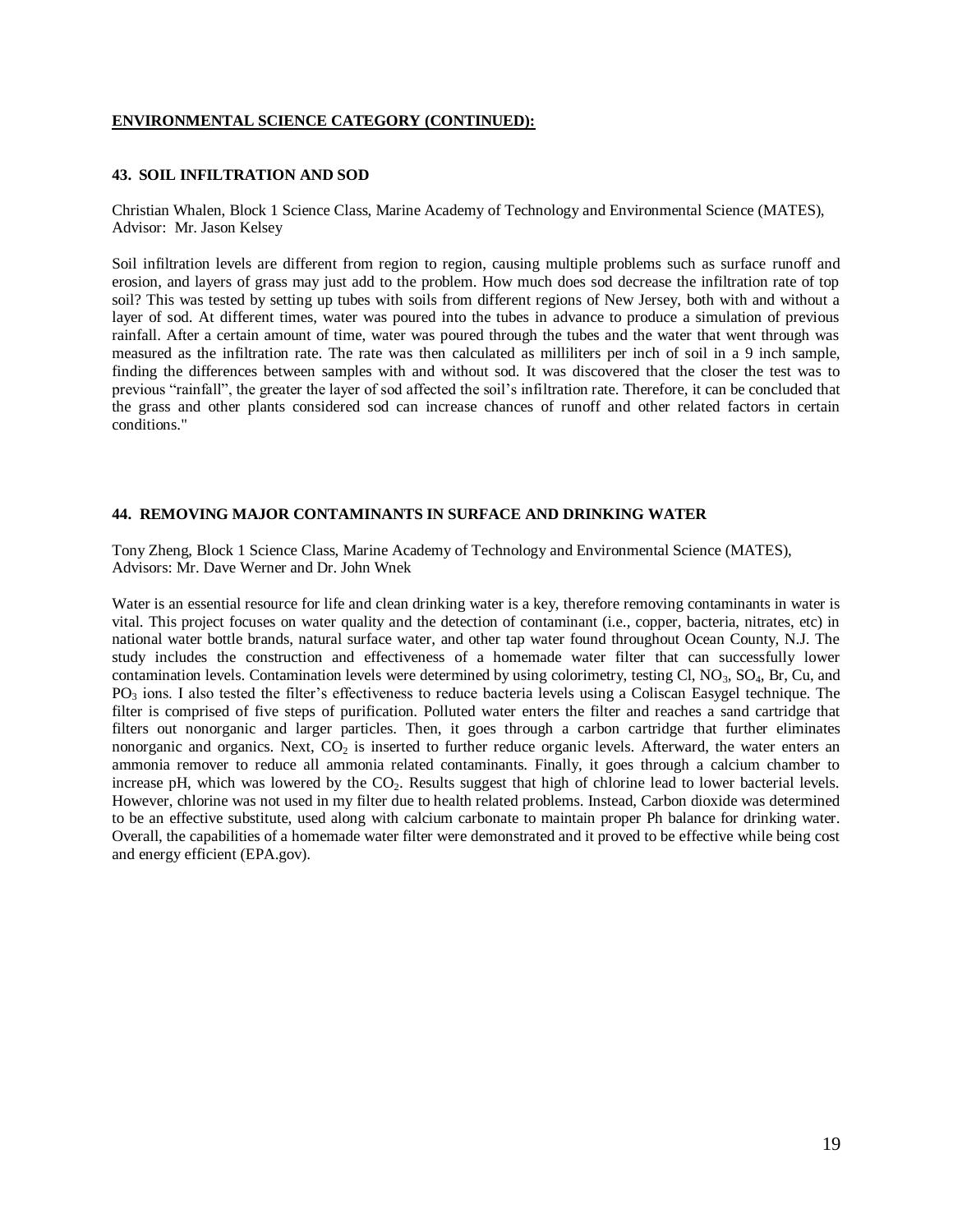### **HEALTH, FORENSICS, AND SPORTS PHYSIOLOGY CATEGORY:**

### **45. WHICH GRIP CAUSES THE LEAST MUSCLE FATIGUE ON THE TENNIS SERVE?**

Monica Chang, Block 3 Science Class, Marine Academy of Technology and Environmental Science (MATES), Advisor: Mr. Werner

Every sport causes muscle fatigue. In tennis, the serve can cause muscle fatigue in the hand, wrist, or forearm because people might not be holding the tennis racquet correctly while serving. The three main grips for tennis is the Continental grip, the Eastern-forehand grip, and the semi-Western grip. So which one causes the least muscle fatigue while serving? It was hypothesized that the Continental grip would be the best grip for serving. Twelve test subjects, six experienced tennis players and six non-experienced tennis players were tested by first doing the ruler drop test and then serving twenty times with the Continental grip one day, serving twenty times with the Eastern-forehand grip the next day, then serving twenty times the next day with the semi-Western grip. After each time the test subjects served twenty balls, they took the ruler drop test to measure the fatigue. The results prove that Continental grip causes the least muscle fatigue in the hand and wrist. Semi-Western grip resulted in the most muscle fatigue.

### **46. HOW DIFFERING DRINKING CUP MATERIALS AFFECT BACTERIAL REMNANTS**

Rachel Jasaitis, Block 3 Science Class, Marine Academy of Technology and Environmental Science (MATES), Advisors: Mr. Dave Werner and Dr. John Wnek

Drinking cups- glass, plastic, ceramic mugs, glazed stonewear, and even metal canteens- play a role in daily life. Most people reach for the nearest cup in their cabinet and fill it up, thinking nothing of what bacteria it may harbor from the previous use. Well, it's been dish washed, right? That may not matter- some cups may retain more bacteria after washing than others. In this study, various drinking cup materials were tested for bacteria left over after use and dish washing. The test subject drank water from each of the different cups after eating and an initial bacterial swab was taken. After being dish washed, bacterial swabs were taken again to identify the remaining bacteria colonies still on the cups. Disproving the hypothesis, the plastic cup was clear of any significant bacteria growth after the cups had been dish washed. Glass and metal, on the other hand, retained 8 out of 18 colonies of bacteria after dishwashing- more than three times the natural bacteria levels from dishwashing. Plastic, ceramic and stonewear are more sterile options that should be considered.

### **47. THE EFFECT OF BITTER MELON TEA ON BLOOD SUGAR**

Joshua Kalalo, Block 3 Chemistry, Marine Academy of Technology and Environmental Science (MATES), Advisor: Mr. Jason Kelsey

For thousands of years, bitter melon (*Momordica charantia*) has been used as an herbal treatment. Previous studies involving bitter melon have demonstrated that the seeds and fruit are effective in lowering blood sugar. In this study, *M. charantia* leaves were utilized to make a tea. The hypothesis is that the leaves can lower blood sugar when ingested as tea. Each trial is a variant of the oral glucose tolerance test (OGTT) and lasted for 3 days while the blood sugar level of 27 participants, each of whom is eighteen years old or older, was monitored. Each participant took part in one trial each. On days 2 and 3 of each trial, the subjects drank a sugar solution and, on day 3, bitter melon tea. Collected data was then analyzed. The overall data of day 3 showed a much lower rise in blood sugar after subjects drank the sugar solution then on day 2, showing that bitter melon leaves, when tea ingested as tea, can lower blood sugar, thus proving the hypothesis correct.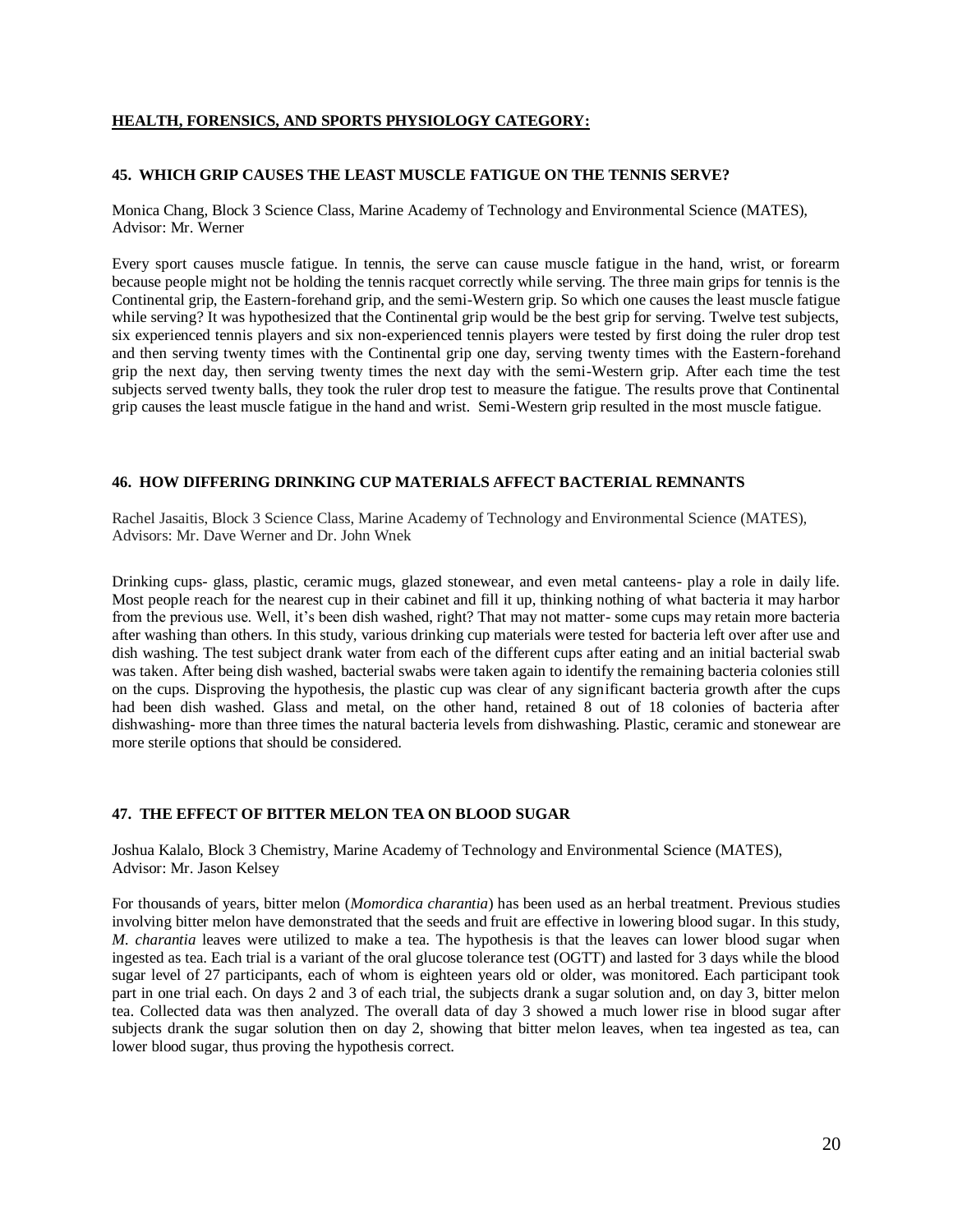### **HEALTH, FORENSICS, AND SPORTS PHYSIOLOGY CATEGORY (CONTINUED):**

### **48. EFFECTIVENESS OF FULL-STRENGTH VS. DILUTED HAND SANITIZER AGAINST BACTERIA**

Christina Klein, Block 4 Science Class, Marine Academy of Technology and Environmental Science (MATES), Advisor: Dr. John Wnek

Alcohol-based hand sanitizers usually contain at least 60% alcohol as their active ingredient. However, considering alcohol dries out the skin, is this too much alcohol? The study was conducted to determine if hand sanitizer is as effective when diluted. In order to test this, I took water samples from a location full of fecal coliforms (a type of bacteria) and mixed them with the appropriate medium and allowed them to incubate in agar plates for 24 hours. The next day I swabbed one plate with full-strength hand sanitizer and the other with a diluted sanitizer sample. The results showed that full-strength hand sanitizer is more effective at killing bacteria than diluted sanitizer, so when buying hand sanitizer it is important to make sure that it contains at least 60% alcohol.

### **49. CAN USING HAND SANITIZER BE AS EFFECTIVE AS WASHING YOUR HANDS?**

Samantha Nitting, Block 3 Science Class, Marine Academy of Technology and Environmental Science (MATES), Advisor: Mr. Dave Werner

People everywhere have started to use antibacterial hand sanitizer as a replacement for washing their hands. In schools, workplaces, and even in public restrooms we see sanitizer dispensers placed in convenient locations so we don't have to use the sink and wash with soap and water. Because hand sanitizer plays such a big role in many people's everyday hygiene, I felt it very important to see if it actually does its job. All of these brands claim to kill virtually all germs and keep your hands clean, but, as we know, washing your hands at a sink using warm water and a little bit of soap does the exact same thing. Or does it? This experiment was designed to determine whether the effectiveness of hand sanitizer measures up to the effectiveness of washing your hands. In other words, does using an antibacterial hand sanitizer clean your hands and protect you from getting sick as well as a good hand washing?

### **50. CSI VS. REALITY: FACT OR FICTION?**

Megan Tumpey, Block 1 Science Class, Marine Academy of Technology and Environmental Science (MATES), Advisors: Mr. Dave Werner and Dr. John Wnek

Criminal investigation shows like CSI make it appear simple to lift and identify latent prints at a crime scene. It is hypothesized, however, that the results obtained from latent prints on television media are unrealistic and highly exaggerated. To determine the effectiveness of obtaining prints and the reliability of such prints, the use of bichromatic dusting powder and a fiberglass brush was recommended. The results, compared and analyzed through digital computer analysis, indicated that television shows belittle the effort put into handling latent fingerprints. Prints are more difficult to locate, lift, and identify than implied. They are fragile and are affected by their environmental and physical surroundings.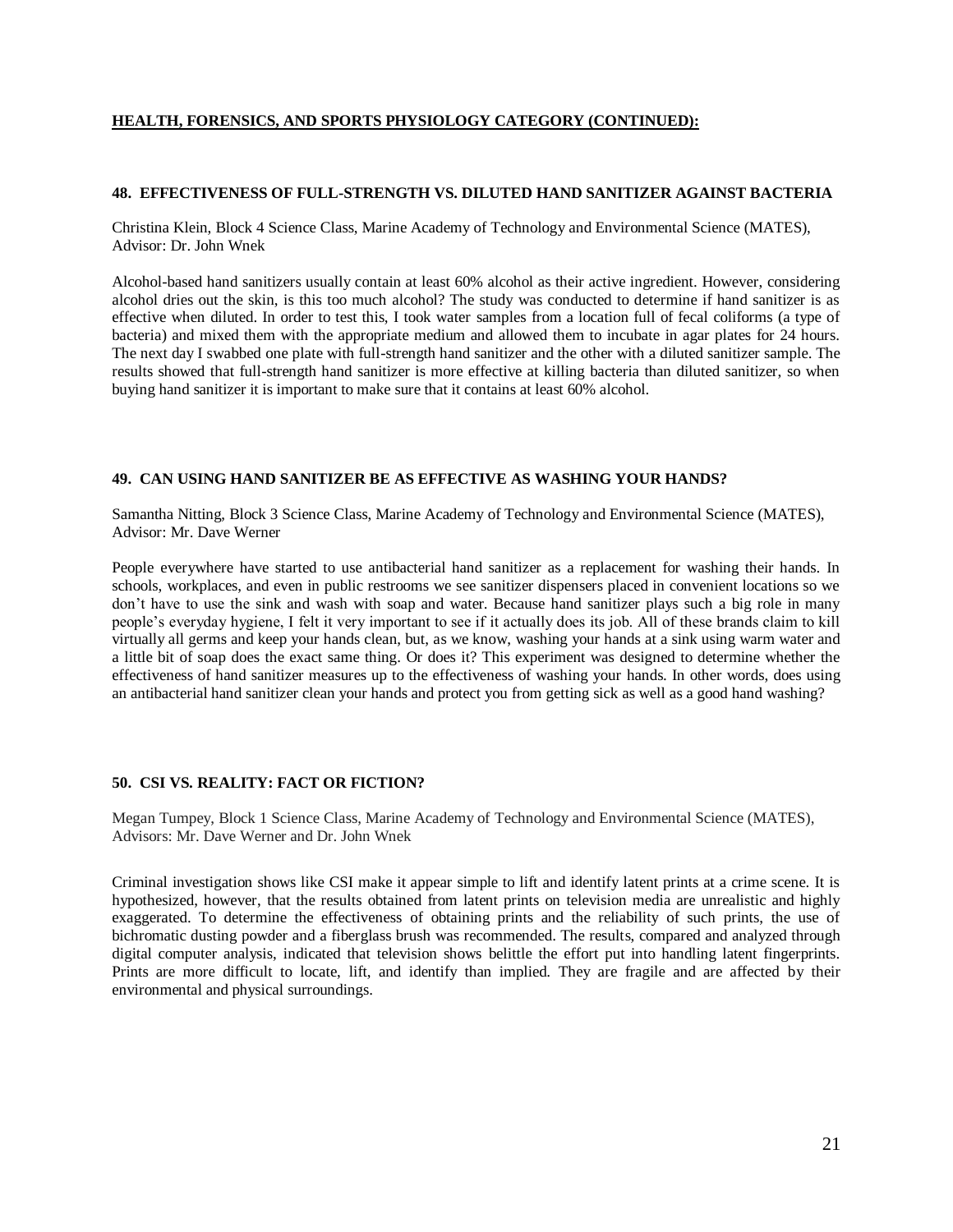### **MARINE SCIENCE AND METEOROLOGY CATEGORY:**

### **51. SPONGE REGENERATION: THE INFLUENCE OF pH AND TEMPERATURE**

Tyler Ascione, Block 3 Science Class, Marine Academy of Technology and Environmental Science (MATES), Advisor: Mr. Dave Werner

Sponges and other marine life are a vital part of the marine ecosystem. They filter large quantities of water every day, which organisms that live in that ecosystem use to survive. Sponges live in freshwater and salt water environments. Although, sponges sometimes die off, due to nudibranchs or harvesting, there is a shortage of sponges, it doesn't matter right? Since sponges are in decline in aquatic habitats through harvesting, we may need to re-introduce sponges so that we could help to maintain a water quality balance. To determine better methods to grow sponges, I conducted this study using Red Beard Sponges (*Microciona prolifera*), a tropical species of sponge. In this study, sponges were taken out of their habitat and divided into two equal pieces. The regeneration at different pH levels were recorded daily and a final recording until death. Disproving the hypothesis, sponges grew faster in warmer water with lower pH levels. The cooler the temperature became, the slower the sponges grew but the longer the sponges stayed alive. Species may live longer in cooler climates, but the species may be able to grow faster in warmer climates, so if an animal can survive a very warm climate, it may be able to grow rapidly and have an abundance of its species. This may be important for sponges as the earth warms as a result of Global Climate Change

### **52. GROWTH OF ALGAE IN DIFFERENT ENVIRONMENTS**

Spencer Bradshaw, Block 3 Science Class, Marine Academy of Technology and Environmental Science (MATES), Advisors: Mr. David Werner and Dr. John Wnek

There are many species of algae, both beneficial and harmful, but with the current energy crisis going on many people have turned to this under water protist to produce oil for cars. Six tanks were divided into three environments, with six different surfaces in each tank. The alga was then grown, and data was recorded in different charts. Analysis of the trend showed that algae was mostly produced in stable temperatures with UV light radiation from above. The material that received the most algae growth was smooth stone, and the material that received the least was the disposable plastic and the metal. Therefore, this study suggests that algae tends to grow best in smooth, stone or glass like structures.

### **53. THE EFFECT OCEAN TEMPERATURES HAVE ON AIR TEMPERATURES**

Alexis Del Vecchio, Block 4 Science Class, Marine Academy of Technology and Environmental Science (MATES), Advisor: Mr. Dave Werner

Every year I enjoy the splendors of living by the ocean, cooler summers and warmer winters, but no matter how hot the day was the water was always freezing. I wondered if that was why the summers were cooler and winters were warmer because, while the ocean didn't stay a consistent temperature, the temperature did not deviate much throughout the year. If the water temperature affected the air temperature then the air temperatures by the water would change less than inland air temperatures. Water absorbs a substantial amount of energy before releasing it so in the summer the water might trap some of the heat. While, in the winter, the water currents carry warm water to the area but heat doesn't stay anywhere for long as it goes from a warmer place to a colder one. The experiment is to see if there is a direct correlation between air temperatures and water temperatures.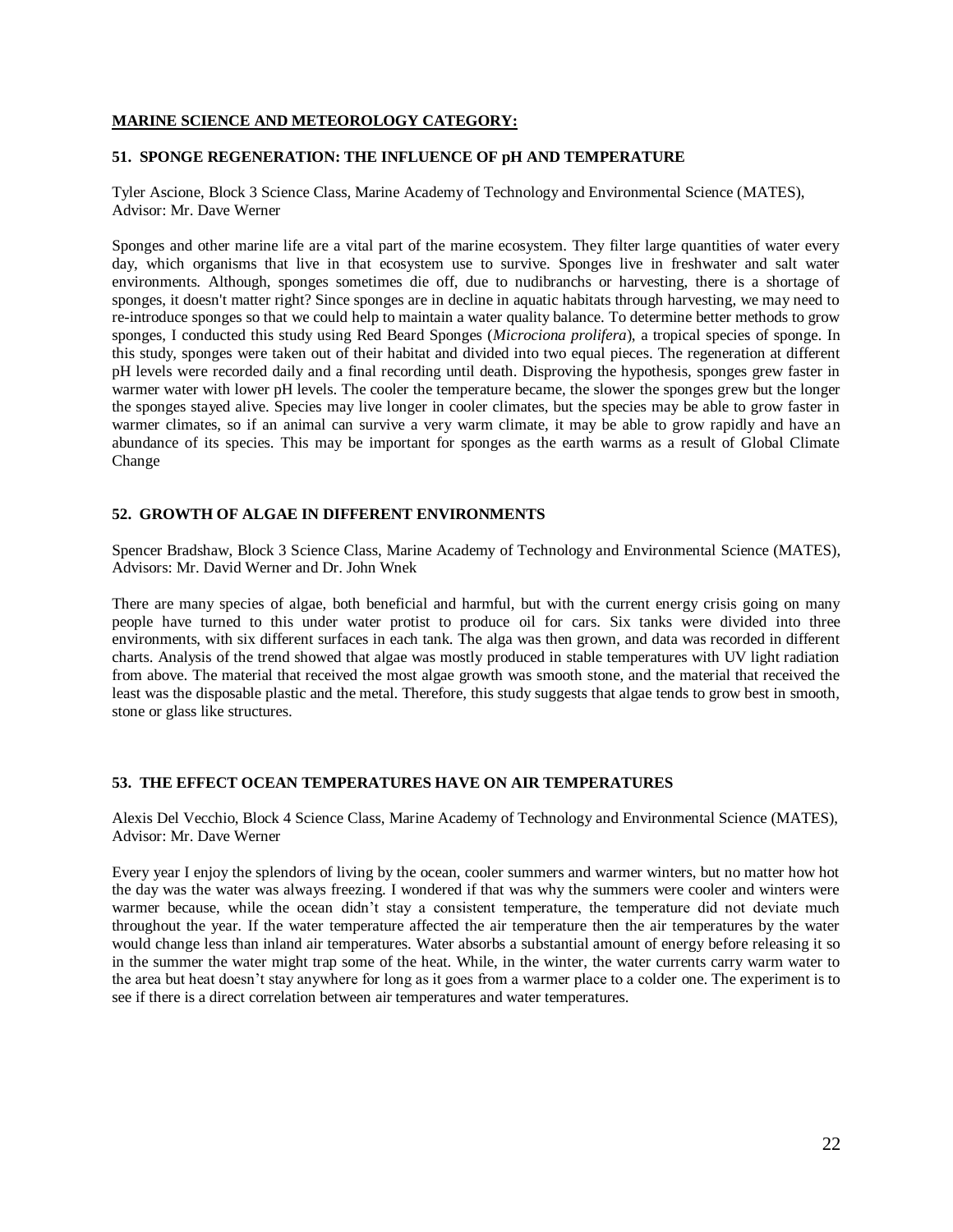### **MARINE SCIENCE AND METEOROLOGY CATEGORY (CONTINUED):**

### **54. IS THE ACTIVITY LEVEL OF SEA STARS AFFECTED BY LIGHT?**

Sarah Kuras, Block 3 Science Class, Marine Academy of Technology and Environmental Science (MATES), Advisor: Mr. Jason Kelsey

Sea stars, or *Asterias rubens,* have been known to hunt at night, but why it that? Are they really most active in darkness, or is there a certain light in which they will prefer to move around in search for food? This experiment was conducted to see which light (natural or artificial and low or bright) would have some effect on the behavior of a sea star. The wavelengths of each kind of light- heat lamp, black light, fluorescent light, and sunlight- were also taken into account. For each trial of lighting, the amount the sea star moved and ate in a 30 minute period was recorded. The most movement was recorded in a trial of no light, and the least being in a trial using the fluorescent bulb. The results show that they prefer less light to more and natural to artificial, and they are affected by different lighting even in captivity.

### **55. FOOD PREFERENCE OF THE SHORE SHRIMP,** *Palaemonetes spp.*

Bryan Neff, Block 3 Science Class, Marine Academy of Technology and Environmental Science (MATES), Advisors: Mr. Dave Werner and Dr. John Wnek

The common shore shrimp (*Palaemonetes ssp.*) is commonly found along the Atlantic and Gulf shores in estuarine environments. It is commonly used as bait for fishing or as feed for larger captive marine species. I conducted an experiment testing the eating preference of a subject pool of ten individual shore shrimp. Being that the common shore shrimp is an omnivorous scavenger, three different types of food were fed to the shrimp. The food chosen was based on what they would have encountered in their natural environment. All three types of food were placed in the tank and the number of shrimp that began feeding on a food type were counted for each respective food type. The food used in the test were an algae mix, deceased white shrimp (*Litopenaeus setiferus*), and the Atlantic silverside (*Menidia menidia*). After five tests, it was shown that the shore shrimp prefer the feed on the deceased white shrimp most often.

### **56. WATER'S SALINITY AND ITS EFFECT ON COPPER**

Ryan O'Shea, Block 1 Science Class, Marine Academy of Technology and Environmental Science (MATES), Advisor: Mr. Dave Werner

Copper is a common metal with many different uses in the modern world. Copper is a good choice for piping material, but it is still affected by water. It was theorized that the higher the salinity of the water, the more the copper would be affected. Three identical strips of copper were placed in exactly 125 ml of tap, brackish, and ocean water. Data was recorded at the end of the experiment in the forms of charts and pictures. Analysis of the data showed which water sample had the greatest effect on the copper. The hypothesis was proven to be correct with ocean water having the highest salinity and the greatest effect on the copper strip. A water sample with the highest of the group was able to cause the greatest change in the copper strip.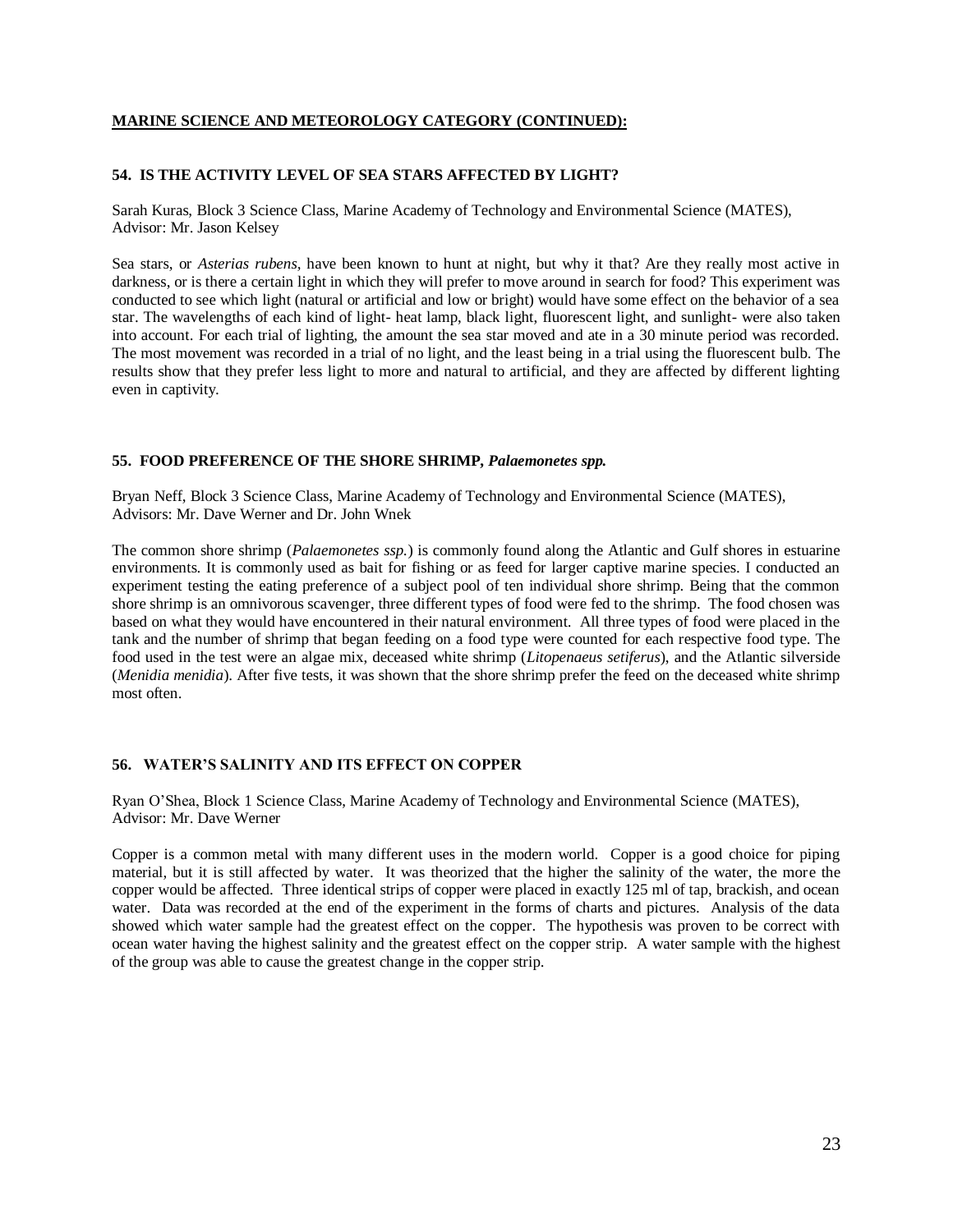### **MARINE SCIENCE AND METEOROLOGY CATEGORY (CONTINUED):**

### **57. THE STRUCTURAL DAMAGE OF WOOD AFTER SUBMERSION IN SALT WATER**

Julia Ott, Block 2 Science Class, Marine Academy of Technology and Environmental Science (MATES), Advisor: Mr. Jason Kelsey

Wood is a hard, fibrous material used by humans to build many of our worlds most wondrous structures. Wood is used for creating many things such as docks and decks. Many people claim that the wood used to build their dock or their deck will never become damaged or weaken over time because they say the wood was made to withstand the abuse of the waves. However, when it comes to water damage, it can happen to anyone's property. When water is in direct contact with a wooden substance, it can cause changes in the structure and appearance. The damage to the wood can progress from minor to severe damage in only a few days. According to the conducted strike tests, the wood becomes very soft and heavy. The wood had absorbed a distinct amount of water, roughly a gallon. Also, the physical appearance of the lumber changed as well, turning darker or lighter. After careful examination of the data, it was shown that the wood was, in fact, damaged. Whether it is Trex, Water Repellent Treated Lumber, or even Douglas Fir, the wood will weaken over time.

### **58. OCEAN ACIDIFICATION: THE EFFECT ON CALCIFYING ORGANISMS**

Harshit Ratanpara, Block 1 Science Class, Marine Academy of Technology and Environmental Sciences (MATES), Advisor: Mr. Jason Kelsey.

The emission of carbon dioxide into the environment by humans has been proven to be linked to the deterioration of the shells of marine species. This experiment was performed to demonstrate the increasing rate of ocean acidification on marine life which was performed using the shells of Northern Whelks, Blue Mussels, Atlantic Bay Scallops, and Atlantic Surf Clams. The samples of the shells were put into different buckets with varying pH, depicting the future pH of the ocean. A set pH was put into one each bucket, from the current rate to a prediction of what it will be in 300 years. The shells were taken to the school weekly, and the mass was recorded in grams, showing the percent of change from each week, and therefore depicting a probable rate. Results showed that the outcomes are violent, and that the deterioration of shells will significantly increase if the government keeps ignoring this issue. These results demonstrate the drastic effects of ocean acidification caused by human pollution to the health of marine species*.*

### **59. CORRELATION BETWEEN PRECIPITATION AND TURBIDITY IN THE MANASQUAN RIVER**

Rachel Selsky, Block 1 Science Class, Marine Academy of Technology and Environmental Science (MATES), Advisors: Mr. Jason Kelsey and Dr. John Wnek

The Manasquan River meanders through diverse locations with varied terrain: forest, wetlands and suburban developments, and widens as it approaches the Atlantic Ocean. Turbidity levels of the river water are affected by construction along and near the river, road runoff, and fertilizers. Water samples were collected weekly from 6 distinct sites where these factors would most likely be present. Weather conditions and water levels were noted. The study supports that, in addition to the previously stated causes, the turbidity correlates more with the substrate than recent precipitation and human interference. In areas where the river bottom is sand the water clarity was higher than in areas where the banks were mud, detritus or clay. Those locations were murkier. The turbidity fluctuated directly with the water level, which means that the turbidity increased as the water level did.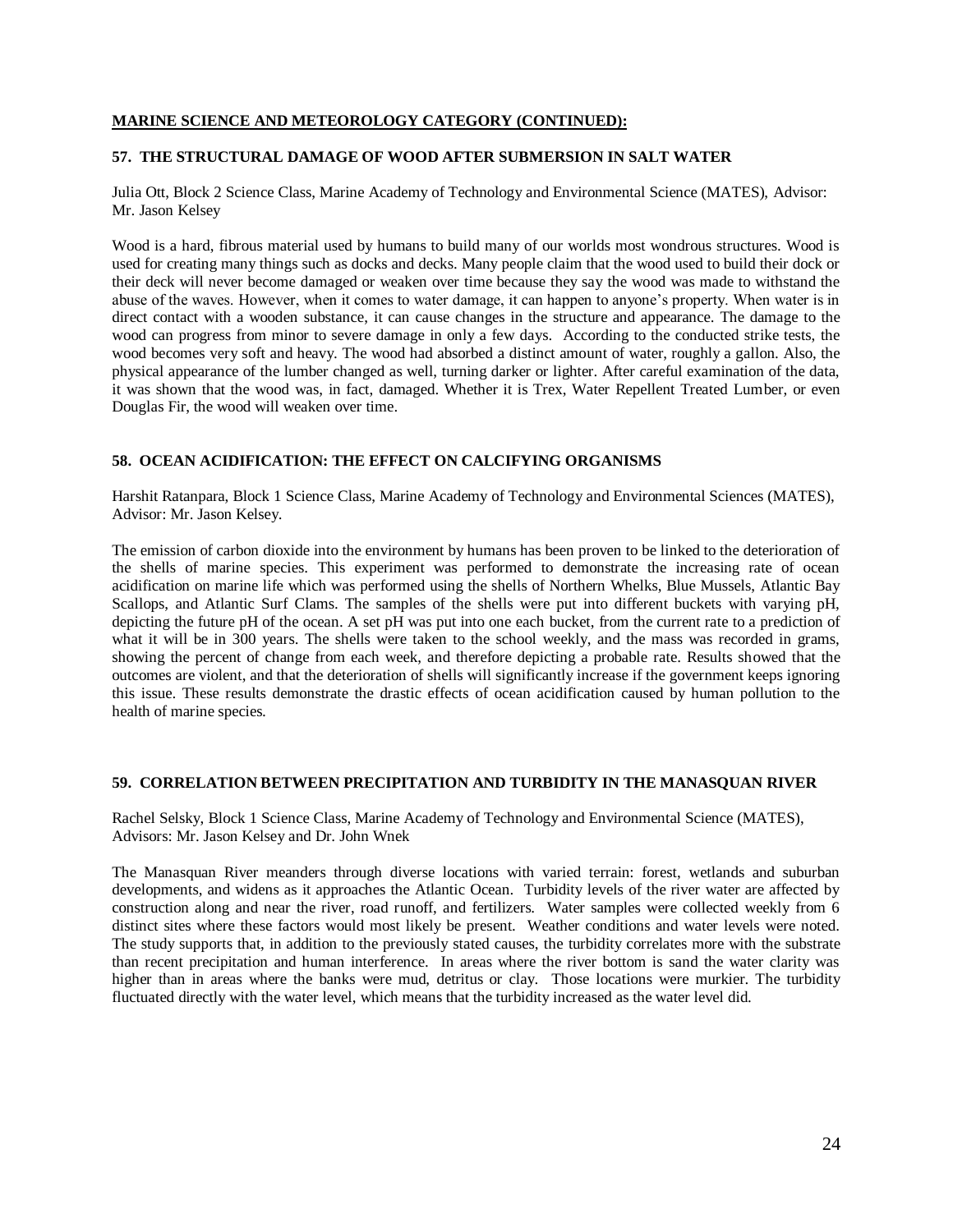### **MARINE SCIENCE AND METEOROLOGY CATEGORY (CONTINUED):**

### **60. HARD CLAM GROWTH IN LITTLE EGG HARBOR: 500 YEARS AGO AND TODAY**

Lauren Zodl, Block 1 Science Class, Marine Academy of Technology and Environmental Science (MATES), Advisors: Mr. Dave Werner and Dr. John Wnek

*Mercenaria mercenaria*, more commonly known as the hard clam, has been an important food source from Little Egg Harbor since the time of the Leni Lenape Indians. The Lenape Indians discarded unwanted shells in mounds called shell middens: one of the largest is in Little Egg Harbor. Every hard clam records information about the growing conditions of its time in its shell. The size of its annual growth ring is dependent on the quality of the growing season and will show if any environmental changes have affected it. Taking a cross section of the shell allows you to determine its age by counting the annual growth rings. This experiment was conducted to determine if the growing conditions differed for the hard clam 500+ years ago compared to the growing conditions of today. The height of the clams, from both time periods, was compared to its age to determine if the hard clams from different times grew at different rates. The data suggested that there was not a significant difference in the growth rates of these two sets of hard clams. From the data we can conclude that growing conditions for the hard clam during the time of the Lenape Indians 500+ years ago are similar to those of today.

### **ZOOLOGY CATEGORY:**

### **61. THE EFFECT OF PESTICIDES AND FERTILIZERS ON BRINE SHRIMP**

Joshua Camaligan, Block 4 Science Class, Marine Academy of Technology and Environmental Science (MATES), Advisors: Dr. John Wnek and Mr. David Werner

Pollution is one of the most drastic problems affecting marine wildlife such as the brine shrimp, *Artemia sp*. The purpose of this project was to test two common pollutants, fertilizer and pesticides, on the lifespan of brine shrimp. This would demonstrate which of the pollutants would be the most detrimental to the life of brine shrimp. This experiment could also begin to shed light on how these chemical pollutants might affect other forms of marine life. The brine shrimp were contained in three separate tanks under the same conditions. One tank had the fertilizer, one had the pesticide, and one had neither as it was the control. The same numbers of shrimp were in each tank, and the remaining live ones per tank were counted every hour. It was hypothesized that the pesticide would shorten the shrimp's lifespan the most. The results refuted the hypothesis. It was actually the fertilizer that shortened the shrimp's lifespan the most. It was also impressive how long the shrimp in the control tank lived compared to the rest of the shrimp.

### **62. THE EFFECTS OF BPA ON ROSY RED MINNOWS**

Jonathan Capalbo, Block 3 Science Class, Marine Academy of Technology and Environmental Science (MATES), Advisor: Mr. David Werner

Water bottles play an important role in supplying water to people all over the world. They are an important source of clean water when clean water from other sources is not available. However, they make leak Bisphenol A (a chemical used in the manufacturing of plastic that acts as an artificial estrogen when exposed to high temperatures). (This could come from leaving them out in the sun to long). The experiment I preformed was to see the effects of BPA from water bottles on rosy red minnows (Pimephales promelas). I took two controlled tanks containing rosy red minnows, added heated water bottles into one tank (stimulating the release of Bisphenol A), and kept the other tank as the control. I then observed the results and recorded the data. This experiment analyzed the effects of BPA regarding the mortality and behavior of the fish. It was concluded that adding low doses of BPA did not affects the mortality of the fish but did change their behavioral patterns, showing that while not deadly, it is still is a serious problem. The applications of this are, we should avoid BPA because of the excess estrogen it makes for our body. This will change our behavior patterns and may lead to serious health problems. This is a problem because humans and multiple animals are exposed to BPA daily. We should limit our exposure by not leaving water bottles in the sun and by not microwaving polycarbonate plastic.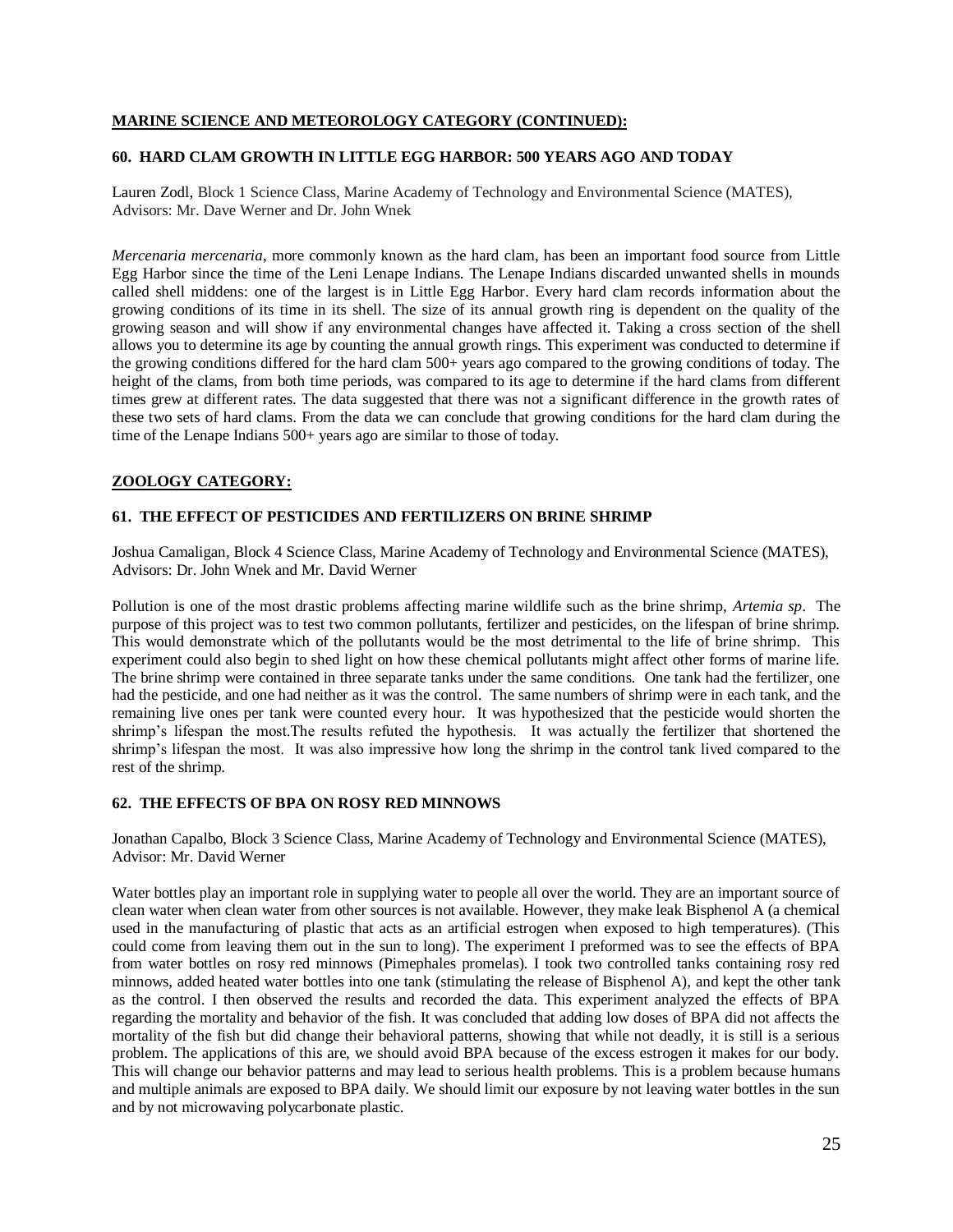### **ZOOLOGY CATEGORY (CONTINUED):**

### **63. SPONGE REGENERATION RATES IN DIFFERENT TEMPERATURES**

Sandra Herrera, Block 3 Science Class, Marine Academy of Technology and Environmental Science (MATES), Advisor: Mr. Dave Werner

Sponges are an important part of almost any marine ecosystem, especially Barnegat Bay. They are able to filter out particles, keeping the water relatively clean. With global warming becoming an issue, it is possible that sponges will not be able to survive in warmer temperatures, or their growth rate may change. To determine whether or not sponges grow better in a warmer or cooler environment, an experiment was conducted using three different tanks. The tanks were closely monitored so the salinity and temperature did not change. Three similar sized sponge samples were placed in the tanks and measured twice a week. The sponges failed to grow, and instead changed in color, disproving the hypothesis that sponges are able to grow better in warmer water.

### **64. OBSERVING SHELL PREFERENCE PATTERNS IN THE CARIBBEAN HERMIT CRAB (***Coenobita clypeatus)*

Matt Kenney, Block 1 Science Class, Marine Academy of Technology and Environmental Science (MATES), Advisor: Mr. David Werner

Hermit crabs are animals famous for inhabiting used shells of other organisms instead of creating their own. The purpose of this experiment was to observe the shell-choosing behaviors of three crabs and determine whether or not there was a pattern to the shells they chose. To do this, new shells would periodically be placed in the tank with the crabs and whichever shell they chose would be recorded. At the end of the experiment, the data would be analyzed to see if any patterns existed. The experiment was a complete failure: none of the crabs changed shells over the course of one month, and one of them died.

### **65. TREATMENT OF A WHOLE TANK SYSTEM: COPPER AND SHRIMP**

Lucy Kosty, Block 3 Science Class, Marine Academy of Technology and Environmental Science (MATES), Advisors: Mr. Dave Werner and Dr. John Wnek

Ichthyophthirius multifilis or "the Ich" is a parasitic disease that infects fish in saltwater and freshwater tank systems. Fish with this disease can easily be treated with medicated solutions, but for invertebrates living in the tank system, the use of these medications is known to be lethal. Therefore, copper treatment is often done with fish in isolation. Although the fish is treated, the disease can still be residual in the original system. This experiment was conducted to determine optimal copper levels to treat fish, with no mortality to invertebrates. By dissolving copper sulfate in a tank system of shore shrimp (*Palaemonetes vulgaris),* a maximum copper concentration was determined. Various recommended amounts of copper sulfate for medicating aquaria fish were conducted for one week as well as a lethal dose analysis. Exposure to lower levels of copper sulfate resulted in a 100% survival rate, but as the initial 2.5 milligrams of copper per liter of water was doubled to 5 milligrams, there was a 90% percent survival rate. My results suggest that shore shrimp did have a strong tolerance for the copper, at the 5 milligrams per liter concentration. With the tolerable amount of copper obtained, aquariums can treat their diseased fish more efficiently and with no harm to invertebrates.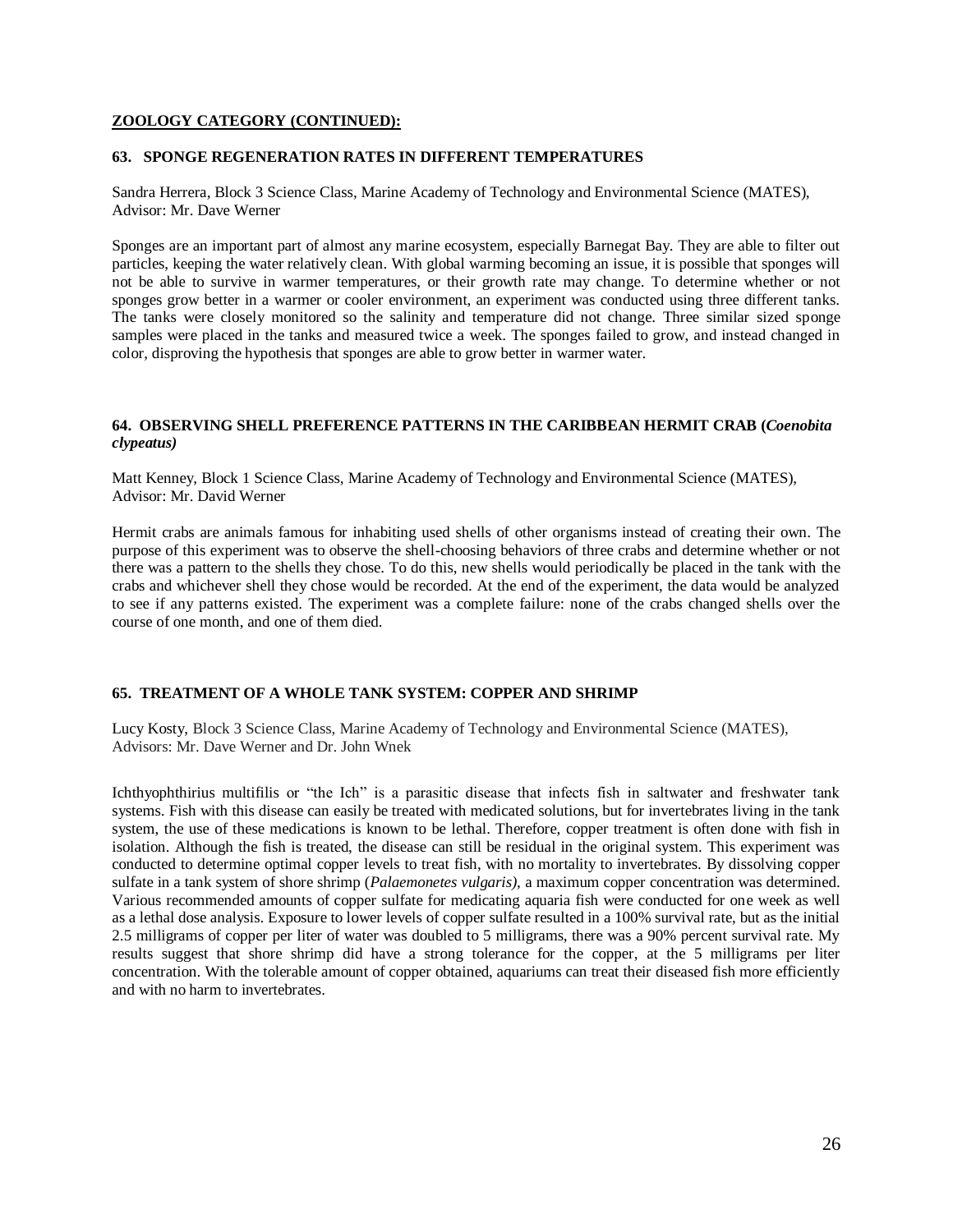### **ZOOLOGY CATEGORY (CONTINUED):**

### **66. HORSE HAIR THICKNESS ACCORDING TO SEASONAL VARIATIONS**

Katrina MacNeil, Block 4 Science Class, Marine Academy of Technology and Environmental Science (MATES), Advisors: Mr. David Werner and Dr. John Wnek

A horses coat must adapt to the climate and the different seasons throughout the year. It is blatant that there is a significant difference between the lengths of the horses hair from before and after the winter seasons. However, it is not as obvious when looking at the horse hair that the thickness of the hair varies as well. The horses hair does grow lengthwise in the winter, but does the thickness of the horse hair differentiate throughout the seasons? You would think not when looking at the hair with your naked eye. When really looking at the hair under the microscope and comparing the samples from before winter and after winter, it can be seen that there is a difference in the thickness. In order to conclude this theory, a definite measure of the thickness must be determined by using a micrometer. A micrometer measures in micrometers, or 1,000,000 micrometers is equal to 1 meter. The micrometer successfully measured the thickness of the two samples of each of the six horses. The first samples of the six horses were taken before winter, and the second samples of the six horses were taken after winter. Once these definite measurements were recorded, the outcome of the experiment can finally be concluded based on the fact that the measurements vary greatly.

### **67. THE EFFECT OF TWO MARINE MACROALGAE ON THE QUALITY OF CHICKEN EGGS WHEN USED AS A DIETARY SUPPLEMENT**

Gillian Schriever, Block 1 Science Class, Marine Academy of Technology and Environmental Science (MATES), Advisors: Mr. Dave Werner and Dr. John Wnek

The yolk of a chicken egg is affected by carotenoid pigments that the chicken obtains by eating. The more carotenoids a hen eats, the darker the yolk becomes. The egg industry usually obtains this darker color by supplementing the hen's feed with marigold leaves, artificial carotenoids, or corn, but what about marine macroalgae? Can the pigments found in algae from the phylums *Chlorophyta* and *Rhodophyta* help produce eggs that have a darker yolk than yolks from hens fed a diet that is not supplemented? To test this, thirteen hens were put in cages and fed a diet of either commercial feed enriched with *Ulva lactuca*, commercial feed enriched with *[Agardhiella](http://www.algaebase.org/search/?genus=Agardhiella) tenera,* or commercial feed without any supplements. The color of the egg yolks produced by the hens were analyzed by using the DSM Yolk Color Fan. The color score the yolk received and the diet of the hen that laid the egg was then graphed. For one group of hens, the data showed a statistically significant difference in yolk color when compared to the other diet types, which lead to the conclusion that macroalgae can affect the yolk of the egg by making it darker in color.

### **68. TOADFISH AGGRESSION**

Courtney Tierney, Block 1 Science Class, Marine Academy of Technology and Environmental Science (MATES), Advisors: Mr. Werner and Dr. Wnek

For the oyster toadfish (*Opsanus tau*), it could be a matter of survival for them to be aggressive because they stay in the same area all year long. It is only natural that they could be aggressive towards each other. From my research, I hypothesized that all the toadfish would become aggressive when there were three toadfish in one tank with only two rocks. By observing two toadfish the tank for a week, and then adding a third toadfish to the tank for a week, I was able to observe the aggressive acts. This also allowed me to compare the aggression between two toadfish, and the aggression between three toadfish. I did this experiment three different times, separating a different fish each time. I did not foresee that the toadfish would also be somewhat aggressive when there were only two toadfish in one tank. My studies did support my hypothesis and suggest that with more fish, comes more aggression. In captivity, toadfish aggression needs to be monitored in systems if multiple toadfish are to be kept.